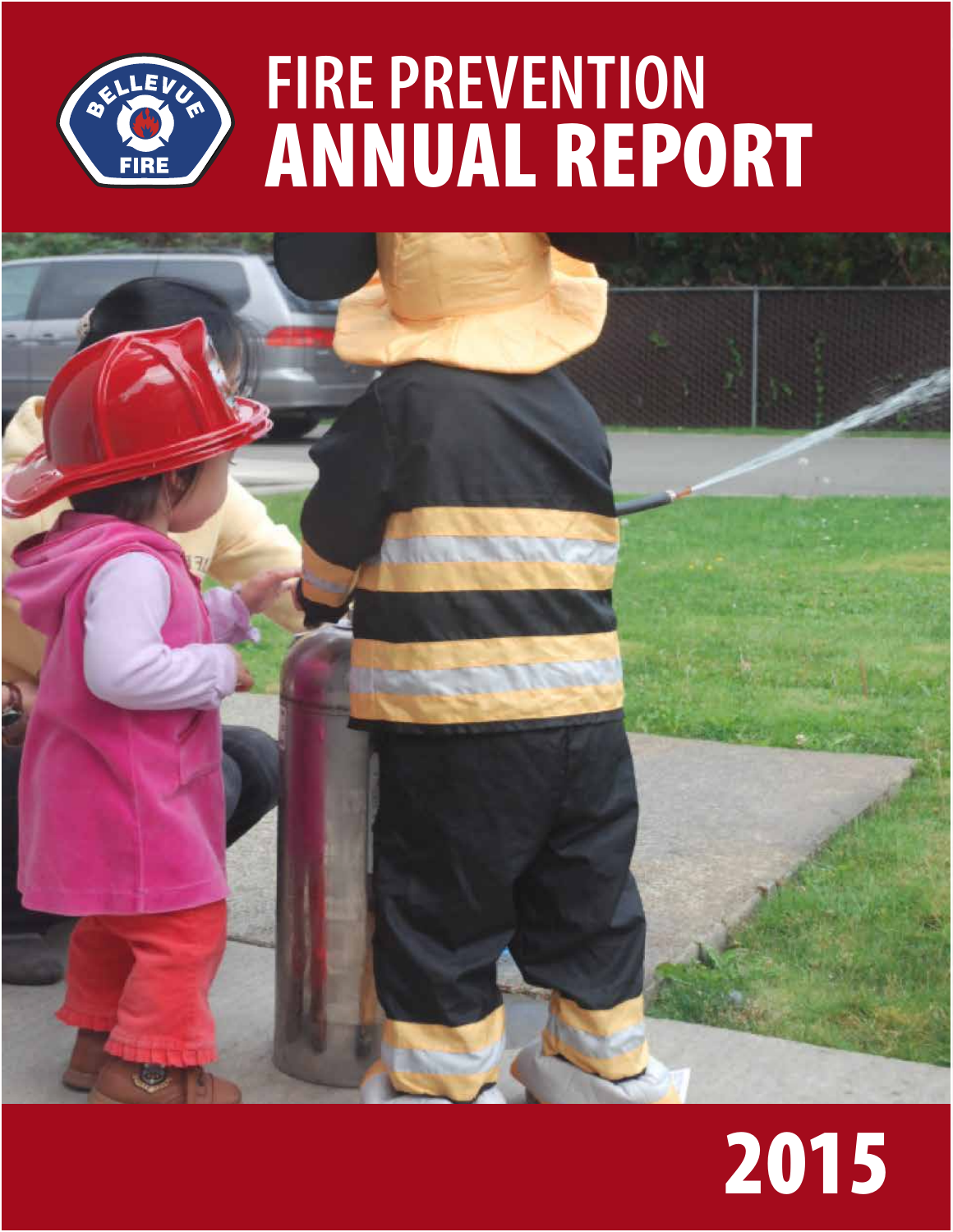# TABLE OF CONTENTS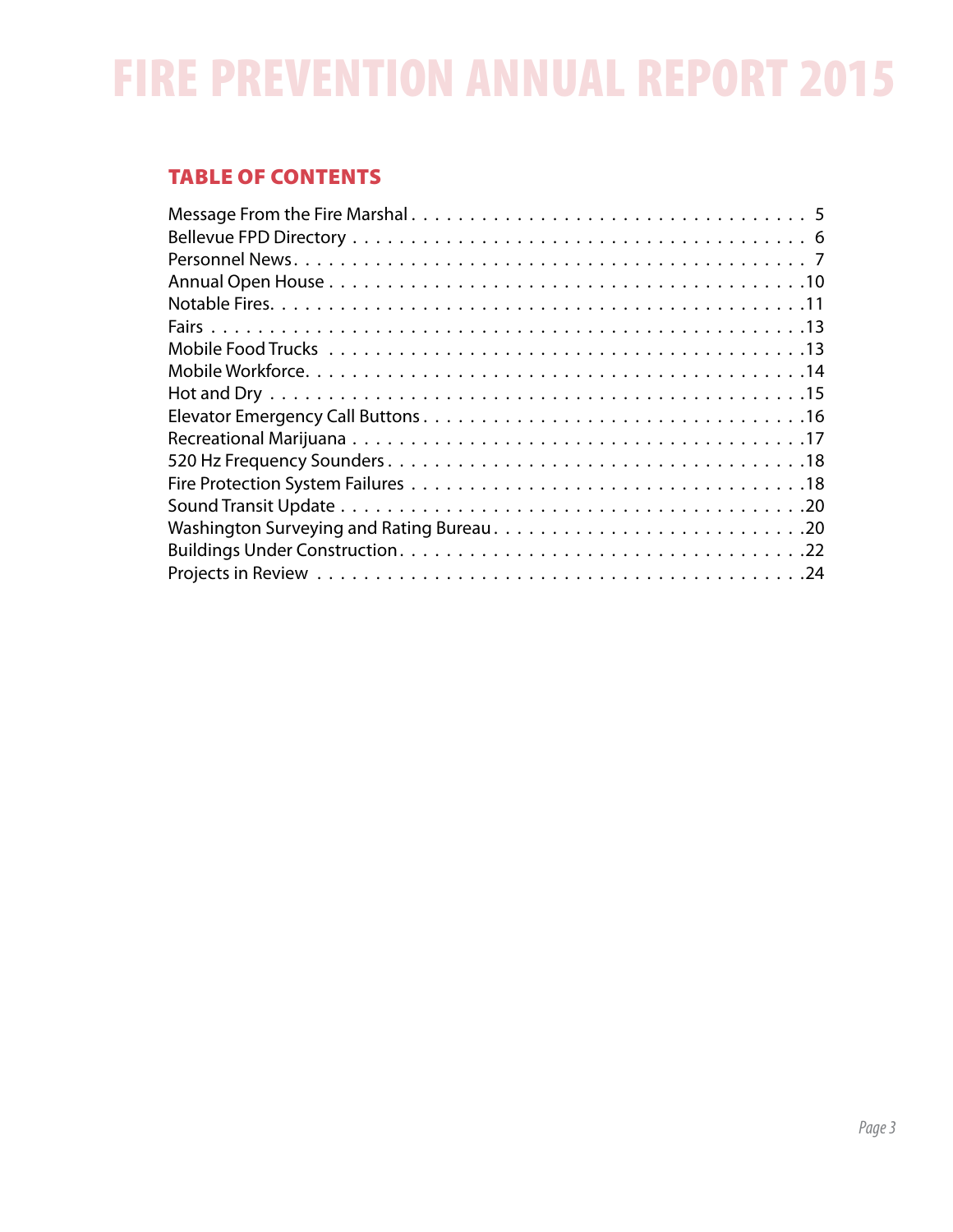### MESSAGE FROM THE FIRE MARSHAL



**OUR PRIMARY FOCUS** is to prevent fires from occurring, minimizing the impact of fires when they do occur and then determining the origin and cause whenever possible.

Not all fires are preventable (e.g. lightening, earthquakes and arson), but most are. In fact carelessness, inattention, ignorance and lack of maintenance are the human factors that cause or create the environment for fires to occur. Lack of preparedness only exacerbates the damage.

While fires occur in all types

of buildings, deaths primarily occur where we live – typically around 3,000 fire related deaths per year! I recently ran across a "Commit a Minute: 100 Things to Make Your Home Safer<sup>1</sup>" from the City of Monroe, Ohio. It's a great list that I would encourage you to review and act on. Doing so will certainly elevate the safety of your home.



In 2013, home structure fires caused 83% of the civilian fire deaths and 78% of the civilian fire injuries. Homes include one-and two-family homes, apartments, townhouses, row houses, and manufactured homes.<sup>2</sup>

We have much work to do and our success is dependent on our community connections and the passion of every member of the Bellevue Fire Department.

If we can do something for you, please contact us at 425-452-6872 and we'll do our best to satisfy your request.

Sincerely,<br>Sen *lanton* Ken Carlson Fire Marshal

1 http://www.monroeohio.org/departments/fire-ems/fire-prevention/commit-a-minute-100-things-to-make-your-homesafer

2 Source: http://www.nfpa.org/~/media/files/research/fact-sheets/fireoverview.pdf?la=en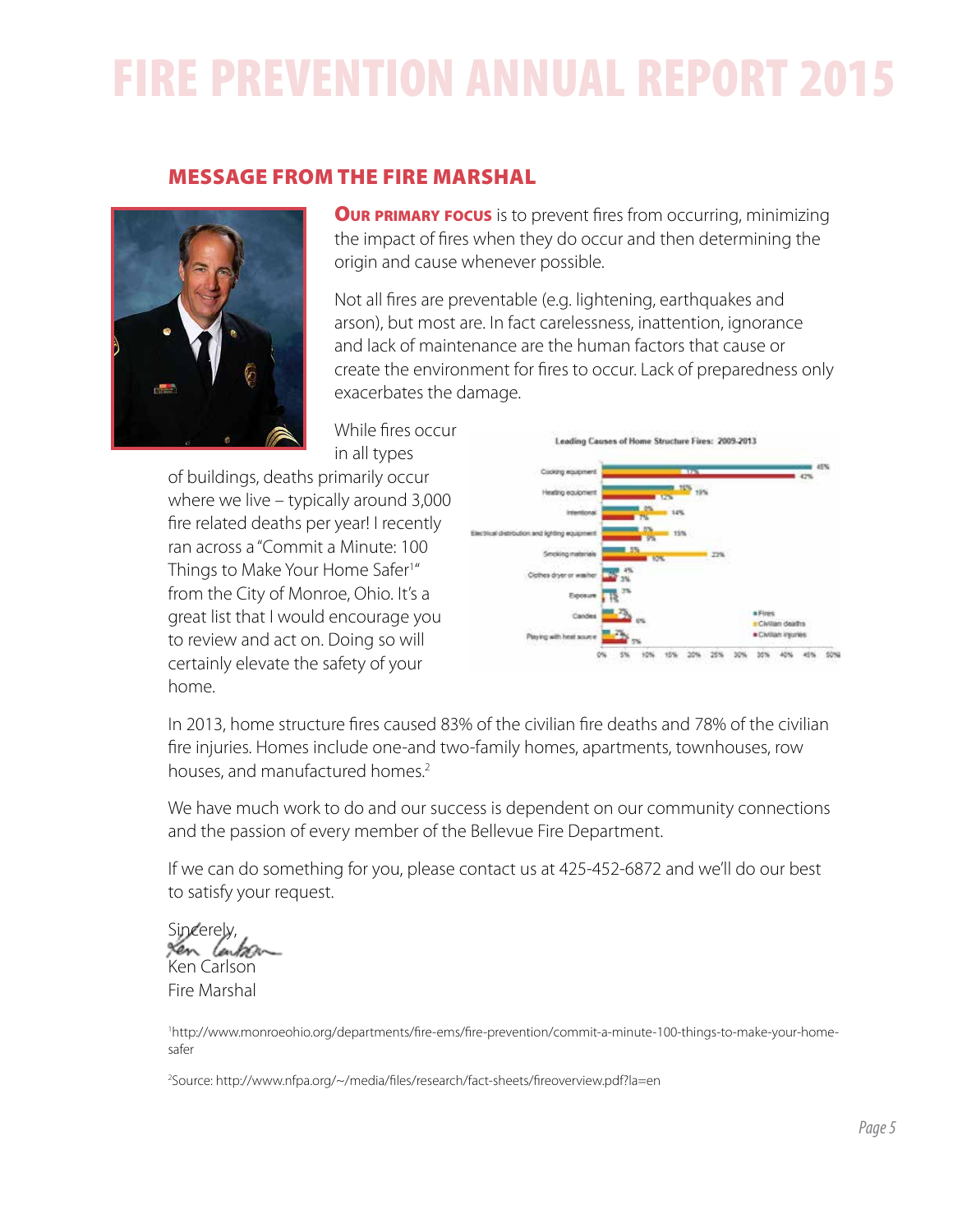# BELLEVUE FIRE PREVENTION DIVISION DIRECTORY

| Nannette Heye GENERAL INFORMATION 425-452-6872                                          |  |
|-----------------------------------------------------------------------------------------|--|
| Fire Prevention Plan Review (General Plan Review Questions) 425-452-4122                |  |
| Fire Prevention Construction Inspections (New Construction Inspections) 425-452-4254    |  |
| Fire/Life Safety Systems Impairments impairment notification@bellevuewa.gov425-452-6872 |  |
| Construction Inspection Requests www.mybuildingpermit.com 425-452-6875 (IVR Line)       |  |

### FIRE PREVENTION

| Ryan Armstrong. Public Information Officer. 425-452-6995    |  |
|-------------------------------------------------------------|--|
| Heather WongCommunity Risk Reduction Specialist425-452-7881 |  |

### PLAN REVIEW & CONSTRUCTION INSPECTION

| General Plan Review Questions FireReview@bellevuewa.gov 425-452-4122            |  |
|---------------------------------------------------------------------------------|--|
| New Construction Inspections. FireConstructionInsp@bellevuewa.gov. 425-452-4254 |  |
| Travis Ripley Assistant Fire Marshal-Plans Review. 425-452-6042                 |  |
| Adrian Jones Fire Plan Reviewer. 425-452-6032                                   |  |
| Sean Nichols Fire Prevention Officer 425-452-2926                               |  |
| Derek Landis Fire Prevention Officer 425-452-4112                               |  |

### INSPECTION STAFF

| Kevin Carolan Assistant Fire Marshal-Inspections/Investigations 425-452-7832 |  |
|------------------------------------------------------------------------------|--|
| Scott Gerard Fire Prevention Officer 425-452-6808                            |  |
| Steve Sexton Fire Prevention Officer 425-452-2803                            |  |
| Dennis WarnerFire Prevention Officer425-452-6011                             |  |
| Chris Spurlock Fire Prevention Officer 425-452-4256                          |  |
| Brooke Robinson Fire Prevention Officer 425-452-5231                         |  |
| Loren Charlston Fire Prevention Officer 425-452-4376                         |  |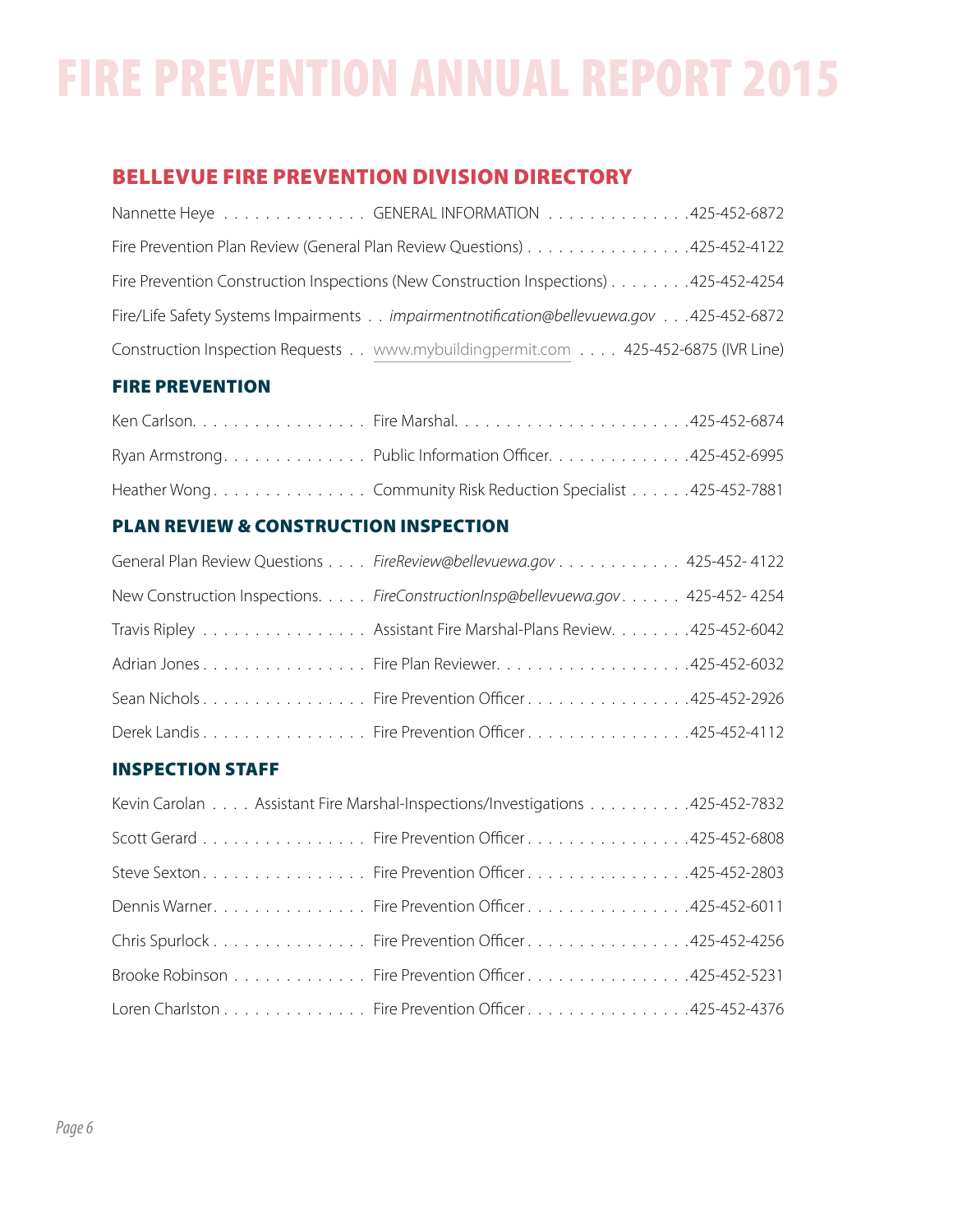### PERSONNEL NEWS

### FIRE PREVENTION OFFICER HUGO SOTELO



Hugo joined the Bellevue Fire Prevention Division on January 27th and is currently assigned as the District Inspector for Fire Station 6 (Bel-Red).

Hugo Sotelo has 15 years of construction experience in fire protection systems, inspections and testing. He comes to us from the University of Washington Medical Center where he has overseen construction development and implementations of fire protection/prevention systems. He has established good working relationships with general contractors, designers and the Seattle Fire Department overseeing such improvements to the University of Washington.

Hugo is excited for the opportunity to be part of the Bellevue Fire Department as a Fire Prevention Officer and hopes to be a contributing asset to the department.

Hugo grew up in Federal Way/Covington area and considers Washington home. He currently lives in Auburn with his girlfriend. He also has a younger brother that works as a fire fighter for the City of La Selle in Colorado. In his spare time he enjoys snorkeling, traveling, hiking and being with his family.



Hugo was riding this bus to work on the morning of October 14th when the bus caught fire http://www.thenewstribune.com/news/local/ article39248451.html#!. Hugo was at the right place and time to assist in moving fellow passengers a safe distance from the bus. Hugo has received a letter of commendation from the Fire Chief for his actions on this incident.

In November Hugo notched another milestone in his career attaining his ICC Fire Inspector II Certification.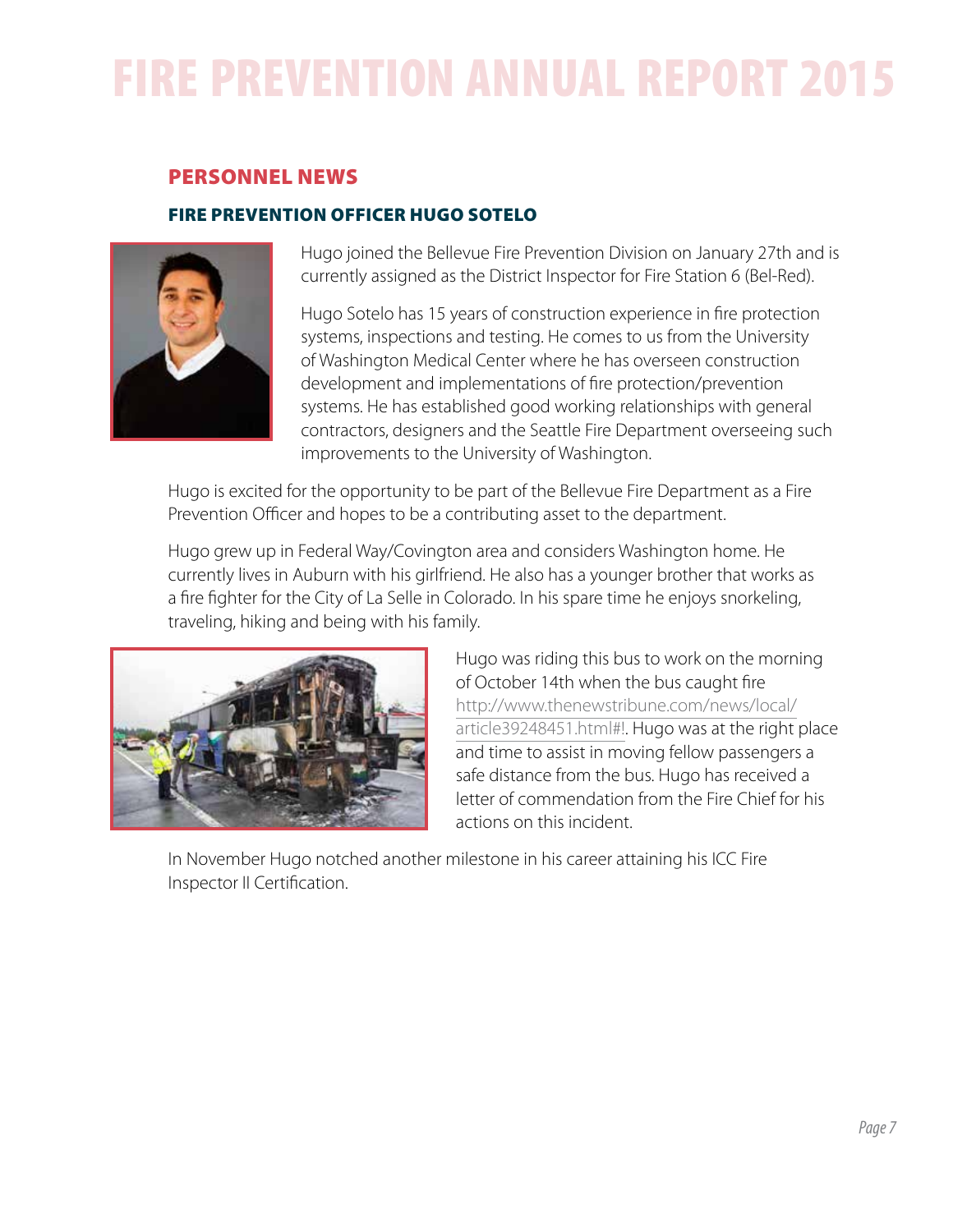### FIRE PREVENTION OFFICER LOREN CHARLESTON



Loren joined the Bellevue Fire Prevention Division on September 14th and is currently assigned as the District Inspector for Fire Station 4 (Factoria).

Loren spent the last three years working at Microsoft as a Project and Problem Manager for Xbox Operations and Entertainment. Prior to that, he spent 31 years at Redmond Fire Department where he held a number of ranks, positions and assignments including the Eastside Haz-Mat team for 8 years.

Loren is married to Joanne and together they have one son who is married with two little boys. His son is a flight medic and is currently based out of Silver City, New Mexico and will be moving to Queen Creek, Arizona in September. They enjoy visiting them when they can. They just sold their HD Road King and now own their first sports car, a 2000 Porsche Boxster who is rightfully named Miss Money Pit.

### ASSISTANT FIRE MARSHAL KEVIN CAROLAN



Fire Prevention Officer Kevin Carolan competed with a very competitive pool of candidates from across the U.S. and was promoted to the rank of Assistant Fire Marshal on December 1st. Kevin joined the Department March 31, 2008 spending his 1st three years assigned to Inspections and his last five years assigned to plan review.

Kevin will be overseeing the Inspections and Investigation area of the Fire Prevention Division.

### FORMER ASSISTANT FIRE MARSHAL STEVE SWARTHOUT



Kevin's promotional opportunity came as a result of Assistant Fire Marshal Steve Swarthout's resignation to return to Southern California. He was hired as a Fire Prevention Officer and quickly promoted to Assistant Fire Marshal overseeing Inspections & Investigations. Steve was only with us for two years. During his tenure with us, Steve was an enthusiastic member of the Department that quickly earned the respect of his staff in Prevention as well as staff in Development Services and throughout the Fire Department. Steve is now the Fire Marshal for the City of Banning, CA.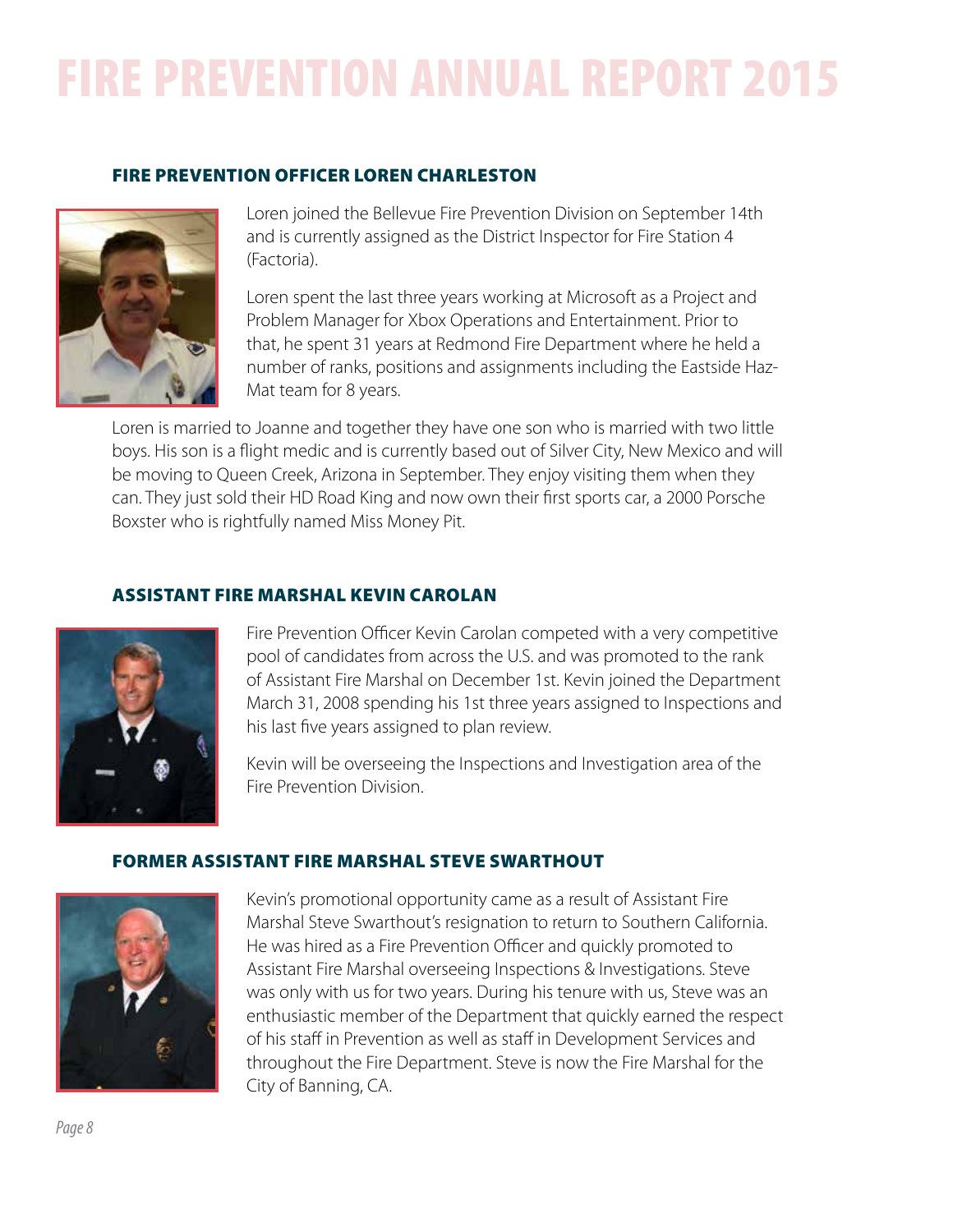#### FIRE PREVENTION OFFICER DERIK LANDIS



Derek joined the Fire Prevention Division on December 14th from Security Solutions N.W. where he worked as an installer of fire alarm (and other) systems as well as an estimator and salesman. He is a Washington State licensed Journeyman Electrician, NICET Fire Alarm II certified, and fire-fighter I certified. He has also been a volunteer firefighter with the Burlington Fire Department.

Derek has 10 years' experience as a fire alarm system installer and associated annual maintenance testing. He is a former Burlington Firefighter and a Skagit Valley College graduate with an Associate in

Technical Arts Degree in Fire Science. He is also a licensed Journeyman Electrician and NICET Level II Certified in Fire Alarm Systems.

Derek is married to his wife Lani who is a nurse. They have two sons, Dominic and Mavi. Derek had aspirations to be a career firefighter but redirected his efforts after a major knee injury derailed that effort. Subsequently, Derek has worked as an electrician primarily focusing on life safety/fire alarms.

Derek's passions include spending quality time with his family (especially outdoors in the Pacific Northwest), maintaining a spiritual life, mountain biking, hiking and playing basketball. He is also an avid Seahawk and Husky men's basketball fan.

#### FIRE PREVENTION OFFICER MATT NIENABER



Derek's hiring came as a result of Fire Prevention Officer Matt Nienaber's retirement. Matt joined the Bellevue Fire Prevention Division in 2006 following a 31 year career with the Redmond Fire Department.

For many years, Matt was the District Inspector for Stations 2 (Eastgate), 3 (Crossroads) and 4 (Factoria). He routinely completed all of his assigned annual inspections in addition to following up on citizen complaints or assisting the firefighters at his assigned stations.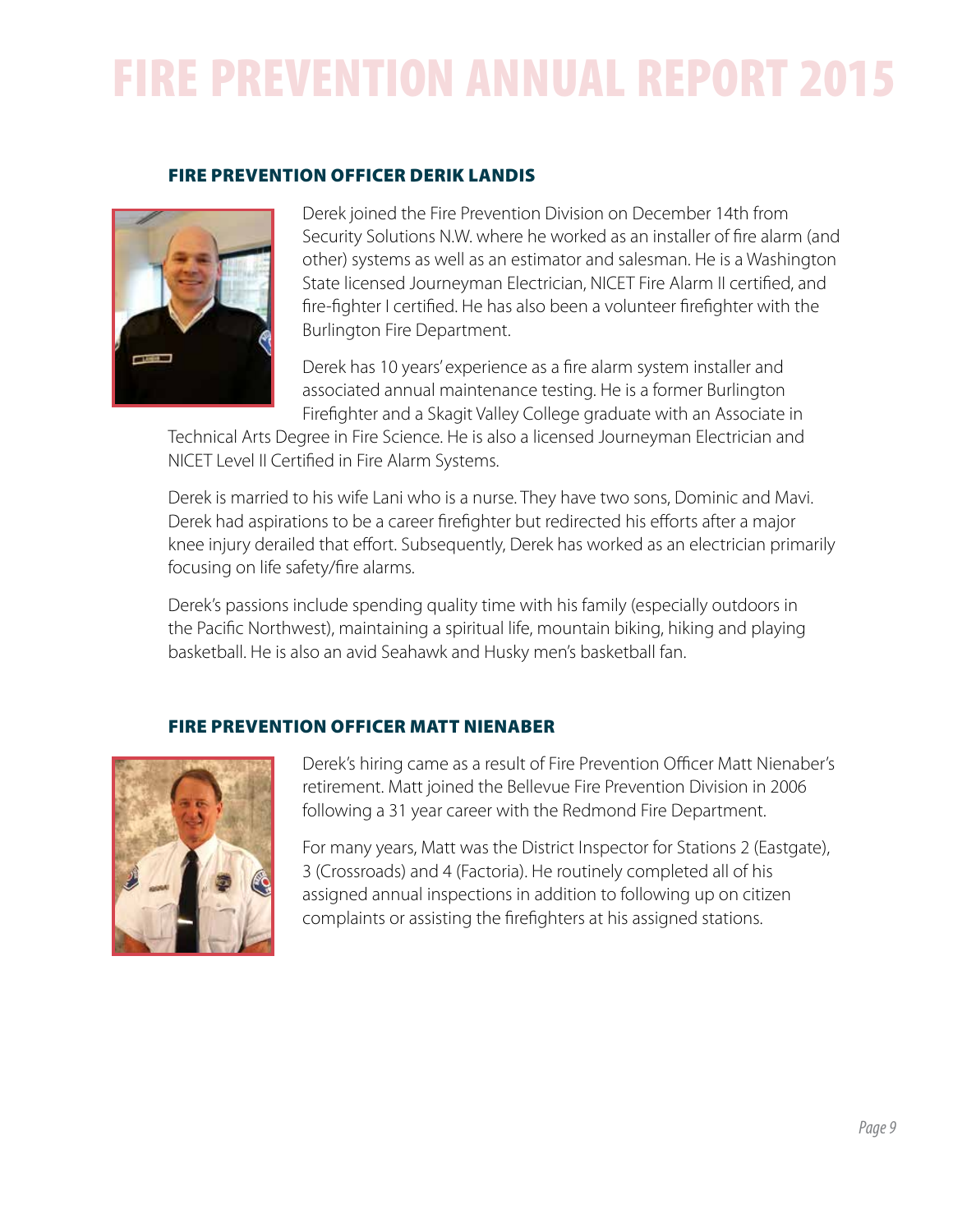# ANNUAL OPEN HOUSE

**IN RECOGNITION OF** National Fire Prevention Week, the Bellevue Fire Department opens the doors of its 9 Fire Stations and welcomes the public in every year. This year, our Open House occurred on Saturday October 3rd.



National Fire Prevention week is observed in the United States and Canada, during the week (from Sunday to Saturday) in which October 9 falls. The first Presidential proclamation of Fire Prevention Week was made in 1925 by President Calvin Coolidge to commemorate the Great Chicago Fire (1911).

When President Coolidge proclaimed the week on October 4–10, 1925, he noted that in the previous year some 15,000 lives were lost to fire in the United States. Calling the loss "startling", Coolidge's proclamation stated: "This waste results from the conditions which justify a sense of shame and horror; for the greater part of it could and ought to be prevented... It is highly desirable that every effort be made to reform the conditions which have made possible so vast a destruction of

In Bellevue and throughout the United States, cooking, specifically unattended cooking, is the leading cause of fires. During the open house, cooking demonstrations were held at most of the fire stations providing a very teachable moment throughout the day on what to do – and not do in the event of a stovetop fire.

Grays Harbor Fire District #5 graciously loaned us their fire safety trailer. The trailer provides the ability to simulate a smoke-filled environment, talk about the need for families to have an evacuation plan, practice crawling out of a bedroom window and talk about the importance of smoke detectors in the home.

It was an "all hands on deck" day as staff from every division in the Department worked to pull this event off. Our citizens and customers were able to explore our stations, talk to our staff and have some fun.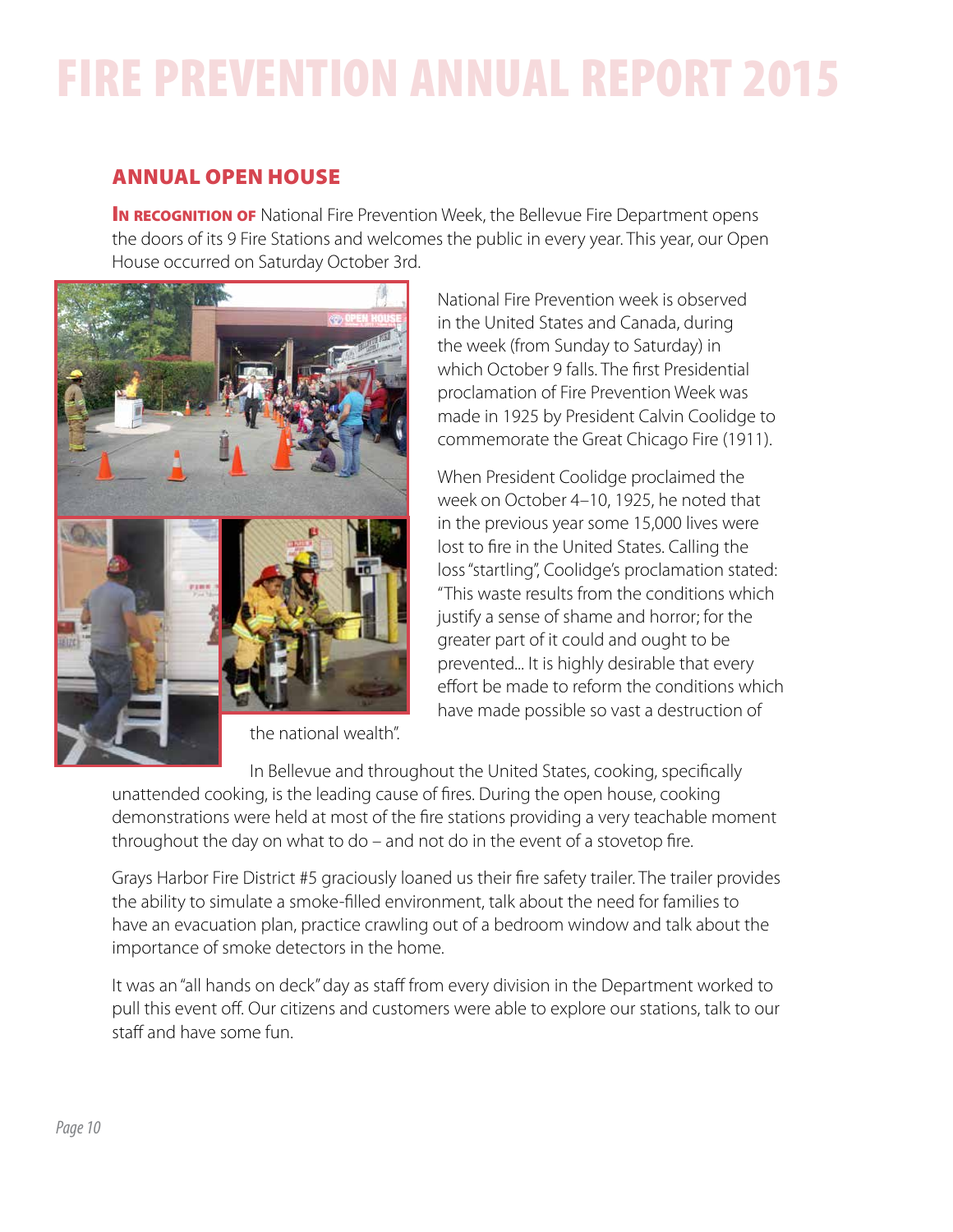# NOTABLE FIRES

**THE BELLEVUE FIRE DEPARTMENT** investigates every fire in order to determine where (origin) and how (cause) it started. The information gleaned from investigating the origin and cause is then utilized to focus our fire prevention efforts where they will yield the most impact.

Most of the fires are investigated by firefighters but those meeting certain criteria (injury, death, suspicious in nature or exceeding a specified dollar loss) are investigated by a Fire Investigator working in the Fire Prevention Division.

### NOTABLE FIRE- JANUARY 20, 2015

An elderly resident attempted to extinguish a fire that occurred when papers reportedly fell on the stove top while she was cooking and ignited. She attempted to extinguish the fire but was injured while attempting extinguishment. She died less than a month later from her injuries.

### NOTABLE FIRE- MARCH 31, 2015

Bellevue Fire responded to an automatic fire alarm reporting water flowing from the fire sprinkler system. Firefighters found water on the 5th floor and found the source on the 6th floor after opening a unit door. They discovered a small amount of smoke from a small fire that activated a single fire sprinkler. The fire appeared to have been intentionally set to conceal a homicide.

### NOTABLE FIRE- APRIL 13, 2015



A resident of this single family home investigated the source of the smell of smoke and discovered that the exterior deck was fully engulfed in flame. Investigators determined that the most probable cause was a barbeque that had been in use less than two hours before.

One of the residents was asleep at the time and had to be awoken as the home had no working smoke detectors.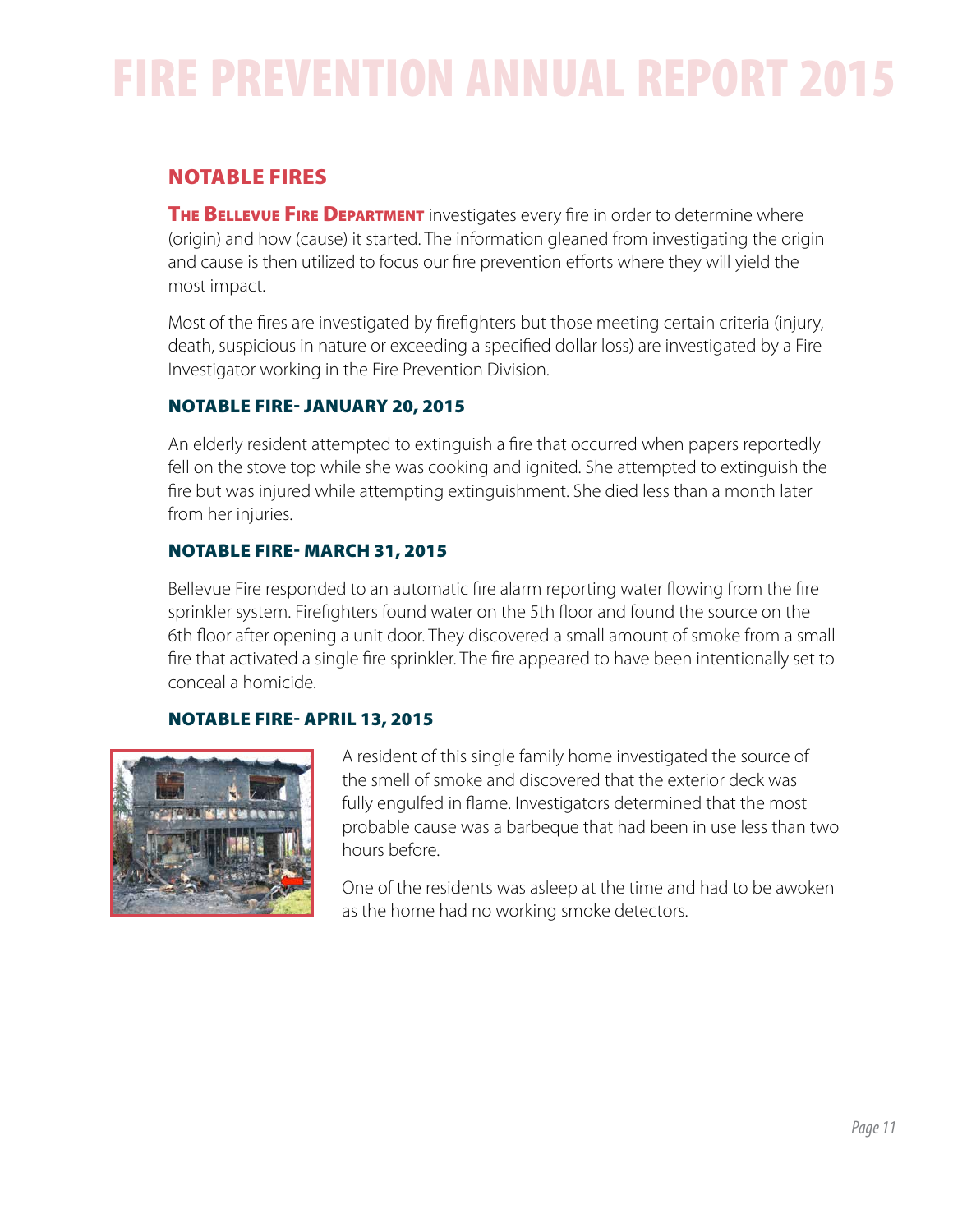### NOTABLE FIRE- APRIL 25, 2015





NOTABLE FIRE- JUNE 18, 2015





In the early morning hours, a Bellevue Police Officer witnessed fire extending from an automobile dealership in downtown Bellevue. It would ultimately take several days to fully extinguish the fire with the assistance of units from Bellevue, Kirkland, Mercer Island and Redmond Fire Departments.

The building was constructed in 1971 and did not have a fire alarm or fire sprinkler system.

A team of fire investigators worked for 5 consecutive days to determine the origin and cause of the fire. They determined that the fire originated in the SW corner of the service bays. A gas radiant heater with a ruptured heating element, light fixtures and electrical conductors were found in the area of origin. The fire cause was unable to be determined.

Two workers were in the process of brazing a copper water line in a ditch when a fire erupted. Both workers suffered significant burn injuries and were transported to area hospitals.

The source of the fire was found to be a natural gas line located in the same ditch that appeared to have a localized stress

The heat generated from the fire caused the adjacent windows to fail and subsequently led several fire sprinkler heads to activate due to radiant heat exposure.

### NOTABLE FIRE- SEPTEMBER 27, 2015



Bellevue Fire responded to a reported attic fire in the early morning hours. The occupants of the single family residence reported having a fire in the fire place earlier in the evening.

Investigators concluded that the fire originated within the fireplace and extended into the wall cavity above and to the

sides of the fireplace through conduction and convection heat transfer.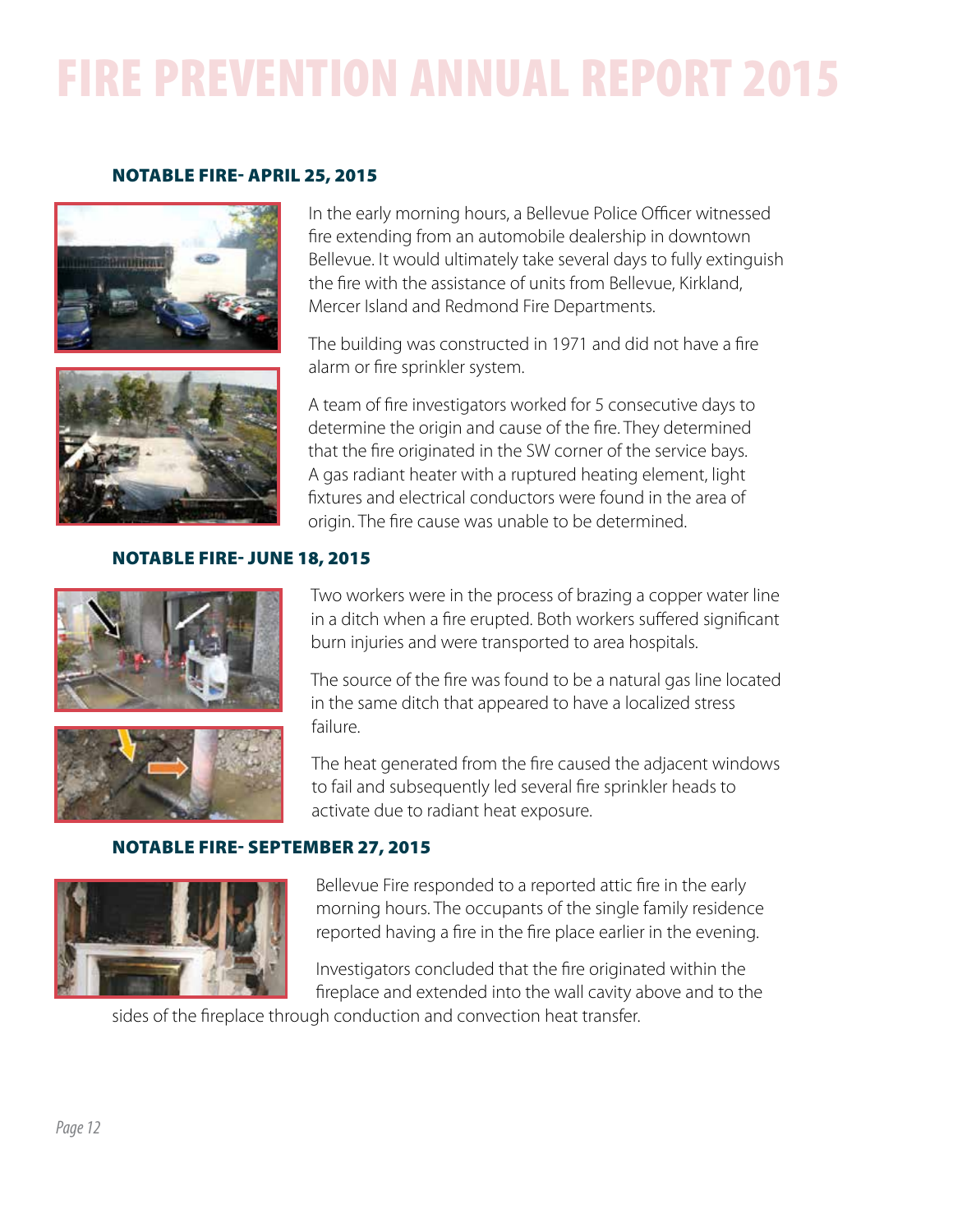# FAIRS

**THROUGHOUT THE YEAR** there are a variety of fairs and related public events that the Fire Prevention Division is actively involved in to address potential Fire and Life Safety issues. Some of the events which you may be familiar with, or may have had the pleasure of attending, include:



Kelsey Creek Sheep Shearing – a family springtime event filled with a variety of children's educational activities relating to farm animals. The event offers pony rides for the kids and sheep shearing demonstrations.

Bellevue Farmers Markets-held weekdays and Saturdays throughout the Summer and Fall. These open-air farmers markets support local small family farms and offer a place to display and market their goods.

Bellevue Strawberry Festival – a family-friendly community festival celebrating the heritage of Bellevue and its agricultural roots.

Bellevue Arts and Crafts Fairs – three different organizations host arts and crafts fairs. Artist and vendors from around the country and abroad descend on Bellevue for this 3-day Arts

and Crafts extravaganza to display, market and sell their wares.

Kelsey Creek Farm Fair – a family-friendly event held every fall, taking advantage of all the beautiful autumn colors.

# MOBILE FOOD TRUCKS



**THE CITY OF BELLEVUE,** as well as the surrounding region, has witnessed a significant increase in the number of mobile food trucks operating throughout the city on any given day. These mobile food vendors have grown in popularity, in large part due to the variety of cuisine options they offer. There are a number of different cultural cuisine features available from local traditional foods to authentic foreign foods. In addition, there are mobile food vendors offering pastries and baked goods, sweets and dessert items. The variety is abundant, the flavors exceptional, and the cultural opportunities and experiences refreshing. However, with the mobile food vendors comes some added fire and life safety concerns.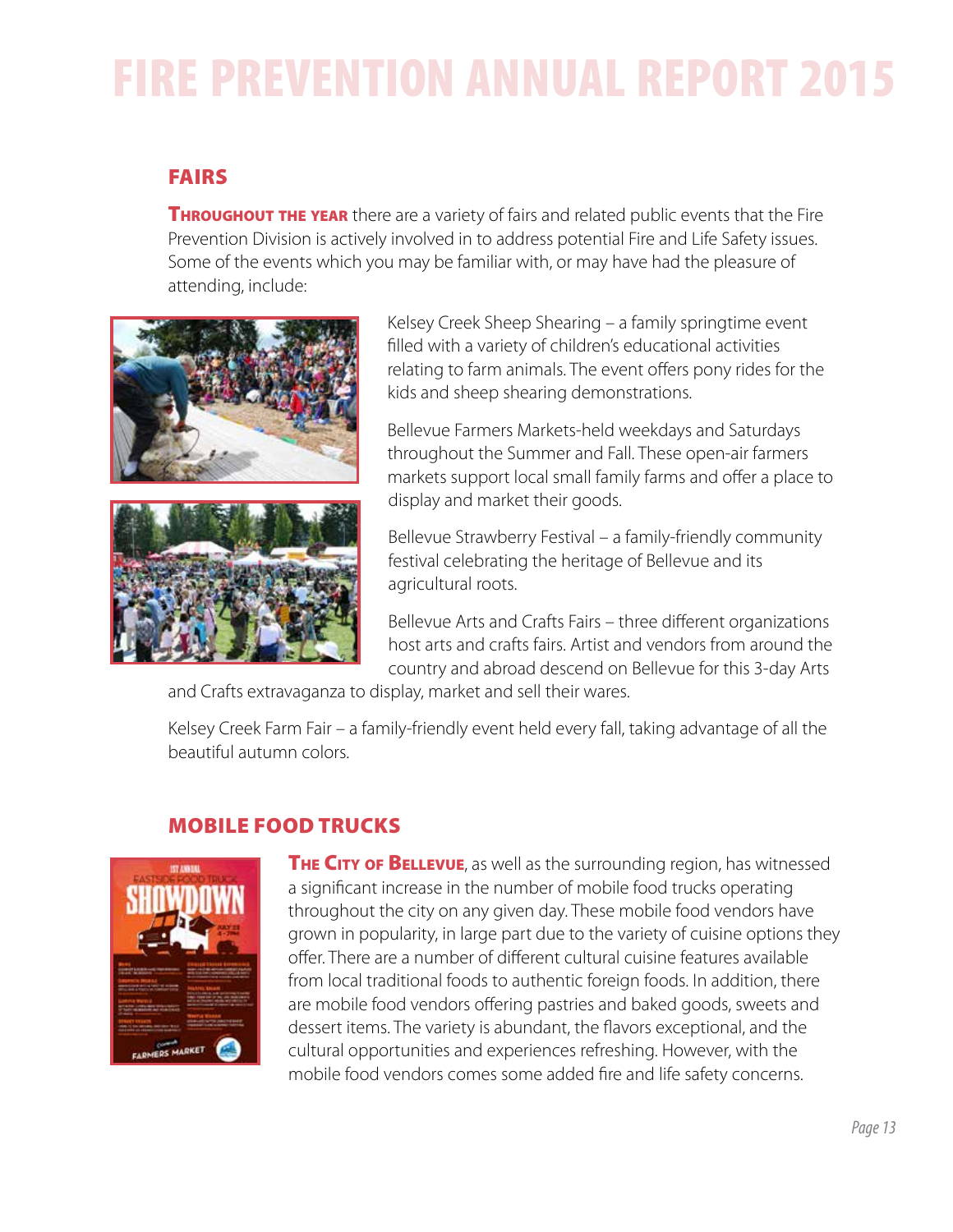The Fire Prevention Division is working to determine the best way to address the public safety concerns associated with these vehicles. Most of these vehicles have propane on board and many are equipped with commercial cooking equipment. Some require passive fixed fire suppression systems to protect the equipment. Regular inspections and safety checks are important to ensure the equipment is properly serviced and maintained, making for a safe environment for the operators and the general public they serve. The Fire Prevention Division is evaluating the risks associated with mobile vendors and working to establish a program to effectively manage the fire and life safety concerns associated with them.

### MOBILE WORKFORCE

**IN COORDINATION WITH** the Development Services Division, Fire Prevention Inspection staff implemented a Mobile Workforce program earlier this year. A series of Beta tests were completed by selected members from various inspection disciplines to select the hardware and software to be utilized. A pilot program was launched to identify problems and inefficiencies with the initial (first generation) version. Formal suggestions were submitted to the software vendor to make the system more user-friendly and streamline the process.

The ultimate goal is to utilize technology in such a way to gain efficiencies and improve the quality and level of inspection documentation and record-keeping. Inspection



a timely manner.

staff now carry computer tablets with them in the field during inspections. This is a significant improvement from the handwritten carbon copy documentation previously used. Replacing the hand-written notice with the use of the computer tablet results in more consistent, clean, and professional documentation. Rather than having to wait to return to the office and process the hand-written notices, inspection staff can e-mail notices at the time of the inspection directly from the field to multiple parties in

The computer tablets are able to carry a snapshot copy of the city's main database with them in the field. Therefore, inspection staff have current data and records at their fingertips in the field without having to be connected with the city's computer servers. The mobile devices can be configured to perform an automatic download at specific times, or the inspector can initiate a "quick sync" at any time throughout the day at their discretion. This process uploads the entries by the inspection staff throughout the day, to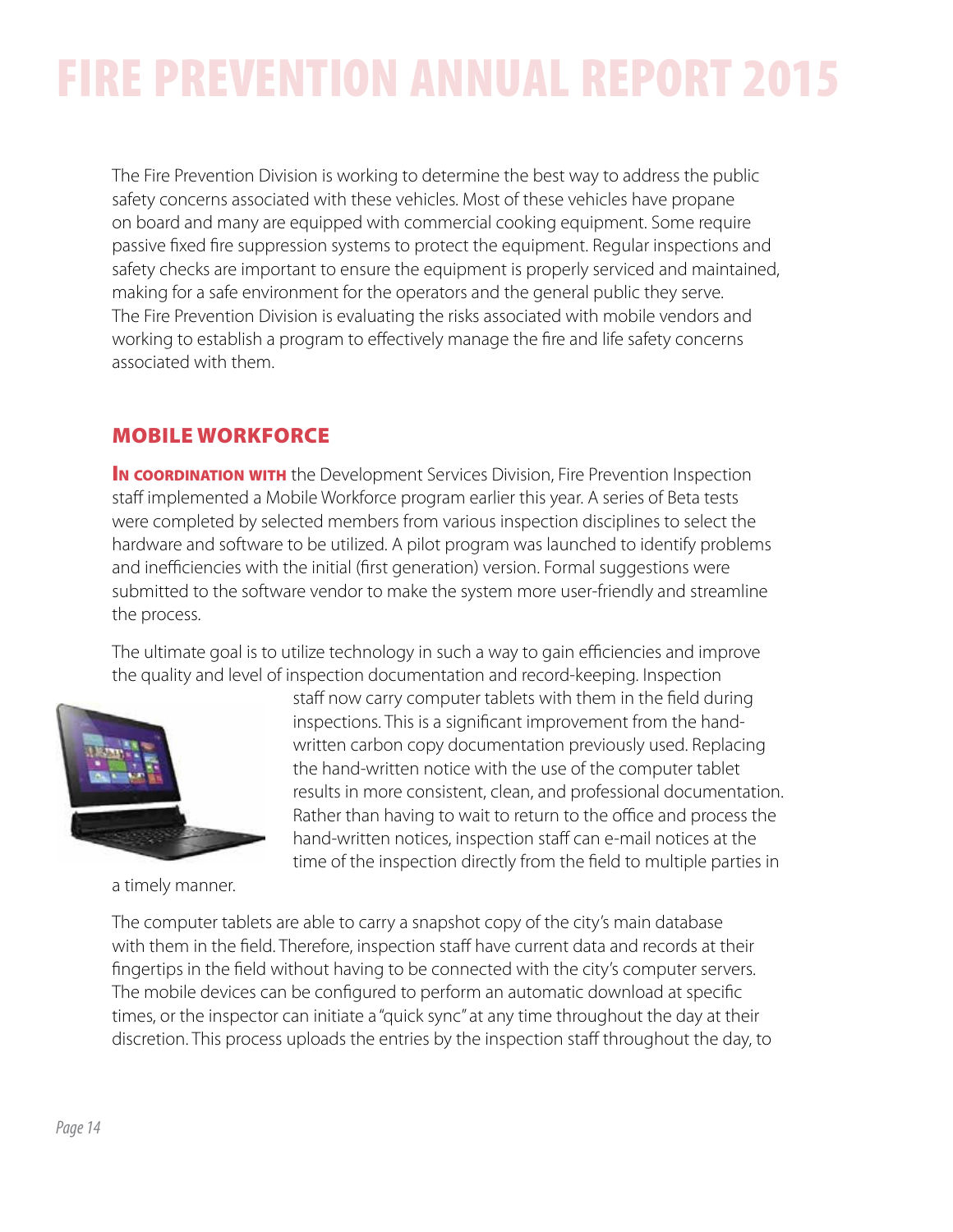the city's servers. As with any change, and certainly computer-related change, there are growing pains. The process is not perfect, but we are moving in the right direction.

# HOT AND DRY

IN MARCH, we had 8 brush fires on the west side of the Cascades, an early indicator that this could be a challenging year for fire departments in the Puget Sound area.



We began working on a fireworks outreach campaign that ultimately resulted in an article in "*It's Your City*", inserts into every utility bill, public service announcements, banners at every fire stations, yard signs and electronic message boards at every Bellevue school that had one in addition to several portable electronic message boards that were strategically placed around the city. On the 4th of July, and extending to the early morning hours of July 5th, Fire Prevention officers

patrolled the city with Bellevue Police officers responding to complaints and issuing citations.

By all accounts, our efforts were very successful as there were significantly less fireworks in use. Case in point is this comment from a resident of Tamara Hills "This was the first time in the 16 years that I've owned my home that my neighborhood was quiet on the 4th. My dogs thank you and I thank you for your efforts. I will try to remember to thank the Fire



Marshal's office as well. If I don't, please extend my gratitude when you can. I did not think that this was possible."

Our Operations Division added extra staffing for the 4th of July in anticipation of higher call volumes. Bellevue had one fire on July 4/5th (a minor grass fire). Neighboring cities and unincorporated areas of King County on the other hand found their fire resources overtaxed and, as a result, Bellevue Fire had units assisting them.

Following the 4th of July, the hot dry conditions persisted and we launched another outreach effort that included television interviews, public service announcements, use of electronic message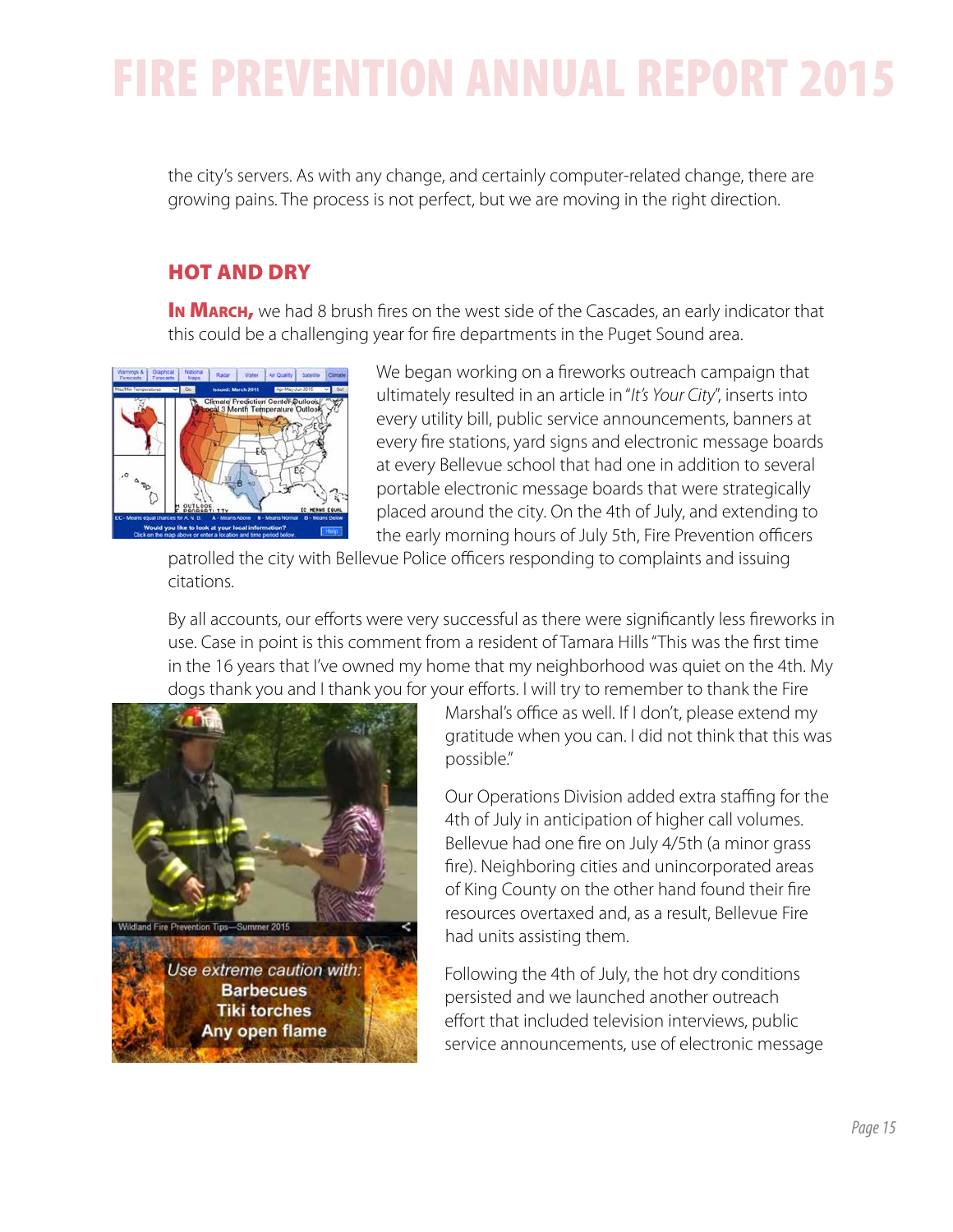boards, speaking engagements at community events and postings on the city's website. The community paid attention to the message and we made it through the dry season without any fires related to the dry conditions.

# ELEVATOR EMERGENCY CALL BUTTONS



WE RESPONDED TO an increasing number of 911 calls for occupants stuck in elevators. Non-emergency examples we have experienced include unintended or malicious activations of the call button, mechanical or electrical problems with the elevator or occupant-initiated activities within the elevator (jumping, swaying etc.) that stopped the elevator.

Unless there is a medical emergency, an excessively long estimated response time or other extreme condition, passengers should be left in the car until the elevator service mechanic arrives.

The first call made by the service that monitors the elevator emergency call should be to the elevator service company unless there is an emergency in the elevator.

This year, as part of our normal inspection, we are verifying:

- Each elevator is correctly reporting its location (address and elevator number)
- The elevator maintenance company is the 1st point of contact following activation of the emergency call unless an emergency is reported in the elevator.
- The elevator maintenance company can respond to off-hour activations of the emergency call in a reasonable period of time.

If the Fire Department is called by your elevator monitoring company, we will ask en route for the elevator service company to be dispatched if they have not already been requested to do so. Once on scene, we will determine if an emergency exists in the elevator cab; if no emergency exists, we will await the arrival of the elevator service company.

If we determine that an emergency does exist, we will turn off and "lock out/tag out" power to the elevator and begin rescue operations. Power will not be restored to the elevator until the elevator maintenance company has arrived and determined that restoring power to the elevator is appropriate.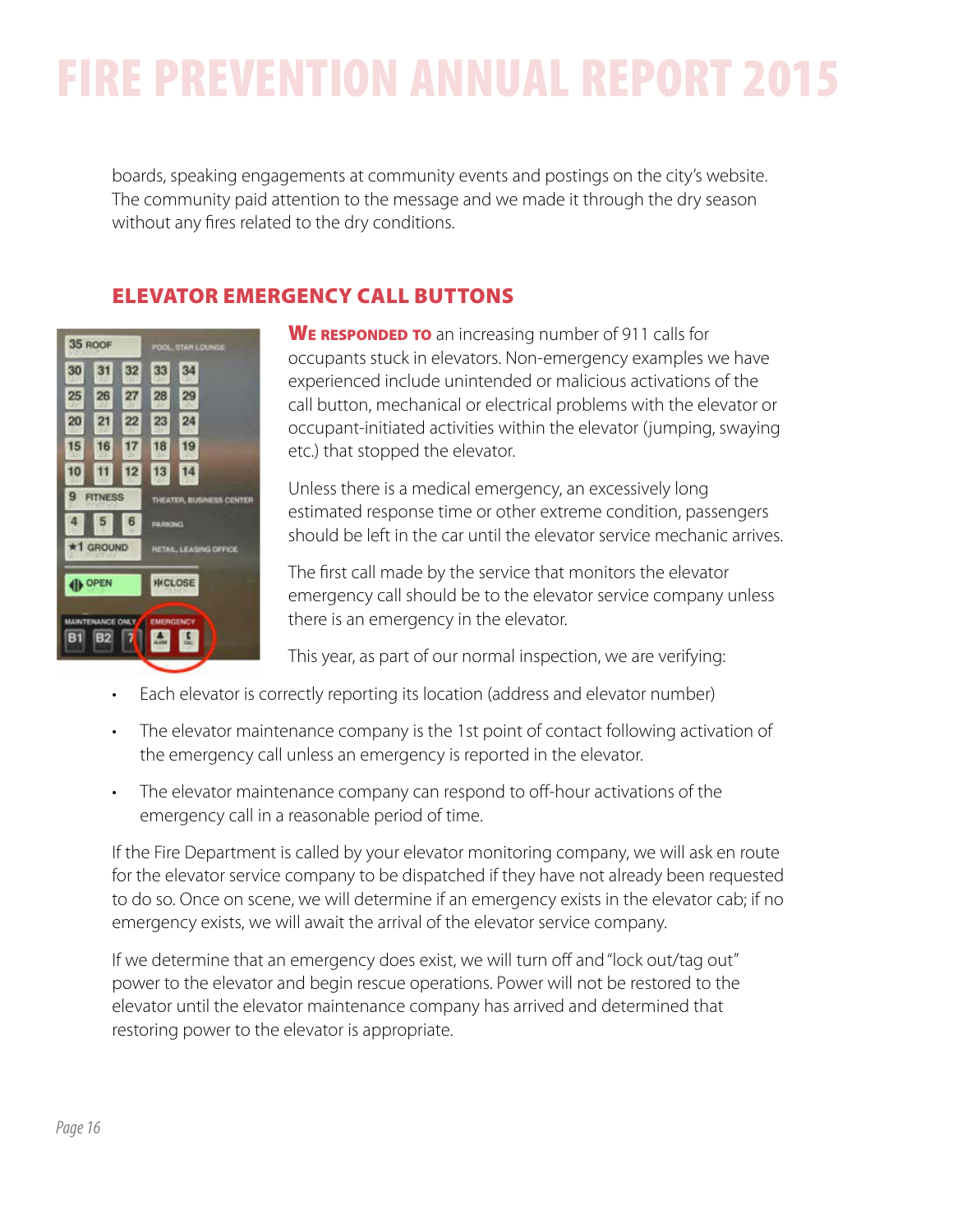Washington State Law requires that elevators are equipped with an emergency "call" that is capable of communicating with, and signaling to, a person or service that can respond appropriately to the emergency at all times."

The intent of these changes is to ensure that emergency services are being appropriately utilized, appropriate procedures are on file with the elevator monitoring company and the elevator emergency call button is correctly identifying the location of the elevator

### RECREATIONAL MARIJUANA



**For FIRE PREVENTION, 2015 will go down as the year the Fire** Codes started to evolve to catch up to the I-502 initiative that allowed the production, processing and selling of recreational marijuana. Washington State adopted a new chapter as an amendment to the International Fire Code on July 1, 2015. Chapter 38 is titled "Marijuana Processing and Extraction Facilities." Our customers focus in 2014 was on growing plants as producers worked to get a mature crop to process and sell to retailers. The processors have three basic forms of marijuana they are selling to stores: dried bud, extracted oil and edibles that have been infused with the extracted oil.

IFC Chapter 38 governs all extraction processes that use a solvent (generally Butane, LPG (propane), Flammable or Combustible Liquid or CO2 (Carbon Dioxide) and will be retroactive on July 1, 2016 so all facilities will be in compliance.

Currently we have producers using CO2 for extraction and some hoping to use other mediums in the future. Rated rooms, ventilation, emergency power and the requirement



that extraction machines/equipment are either listed for the intended use or reviewed by a certified Washington State Engineer are all requirements covered in this code section. Regardless of the process they choose, the code will help ensure that extraction is done in a safe, controlled environment. We expect these codes to continue to evolve to meet life and safety needs of this growing industry.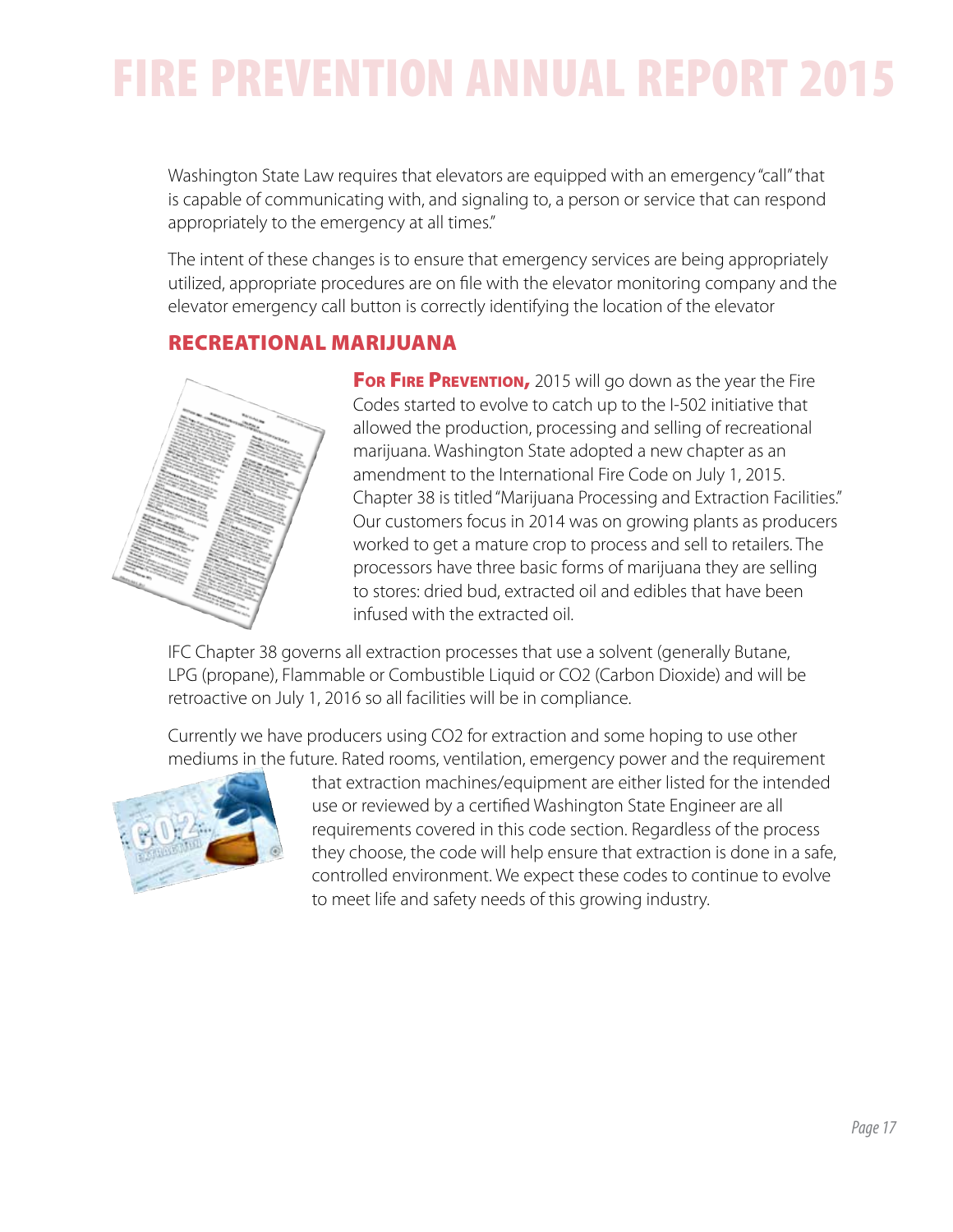# 520 HZ FREQUENCY SOUNDERS

**National Fire Alarm and Signal Code** (NFPA Standard 72)-As of January 1, 2014, the fire alarm signal used to wake individuals in sleeping areas shall be a 520 Hz frequency.

The reason for the code change was based upon research performed by Dr. Bruck in 2008 and funded by Fire Protection Research Foundation. This research found that a low frequency signal of 520 Hz was 6 to 10 times more effective in waking children and young adults and 7 times more effective in waking adults with hearing loss and those that were alcohol-impaired.

Hotel guest rooms and college/university dormitory sleeping rooms shall have the low frequency signal. Further, the code specifies that the Emergency Voice Communications Systems and Mass Notification Systems use the low frequency signal in sleeping areas for the pre-alert tone.



Starting January 1, 2015, NFPA 720 Standard for Carbon Monoxide Detection and Warning Equipment established the 520 Hz flow frequency alarm signal for sleeping areas used in Carbon Monoxide alarms.

The term "sleeping area" has created some confusion in terms of where 520 Hz sounders are now required to be installed. To minimize confusion, an interpretation was published by area fire departments that clarifies sleeping areas are synonymous with bedrooms.

## FIRE PROTECTION SYSTEM FAILURES

### JUNE 16, 2015 – 989 112TH AVE NE (ELEMENTS RESIDENTIAL TOWER)

An automatic fire alarm (AFA) response was generated at the multifamily dwelling, which is a 27-story apartment building over retail and parking garage. The AFA was the result of physical damage to a sprinkler branch line in the parking garage (P-2 level) when a motorist reportedly backed into a non-designated driving area with a low ceiling deck. The sprinkler branch line was compressed into the ceiling deck and two sprinklers were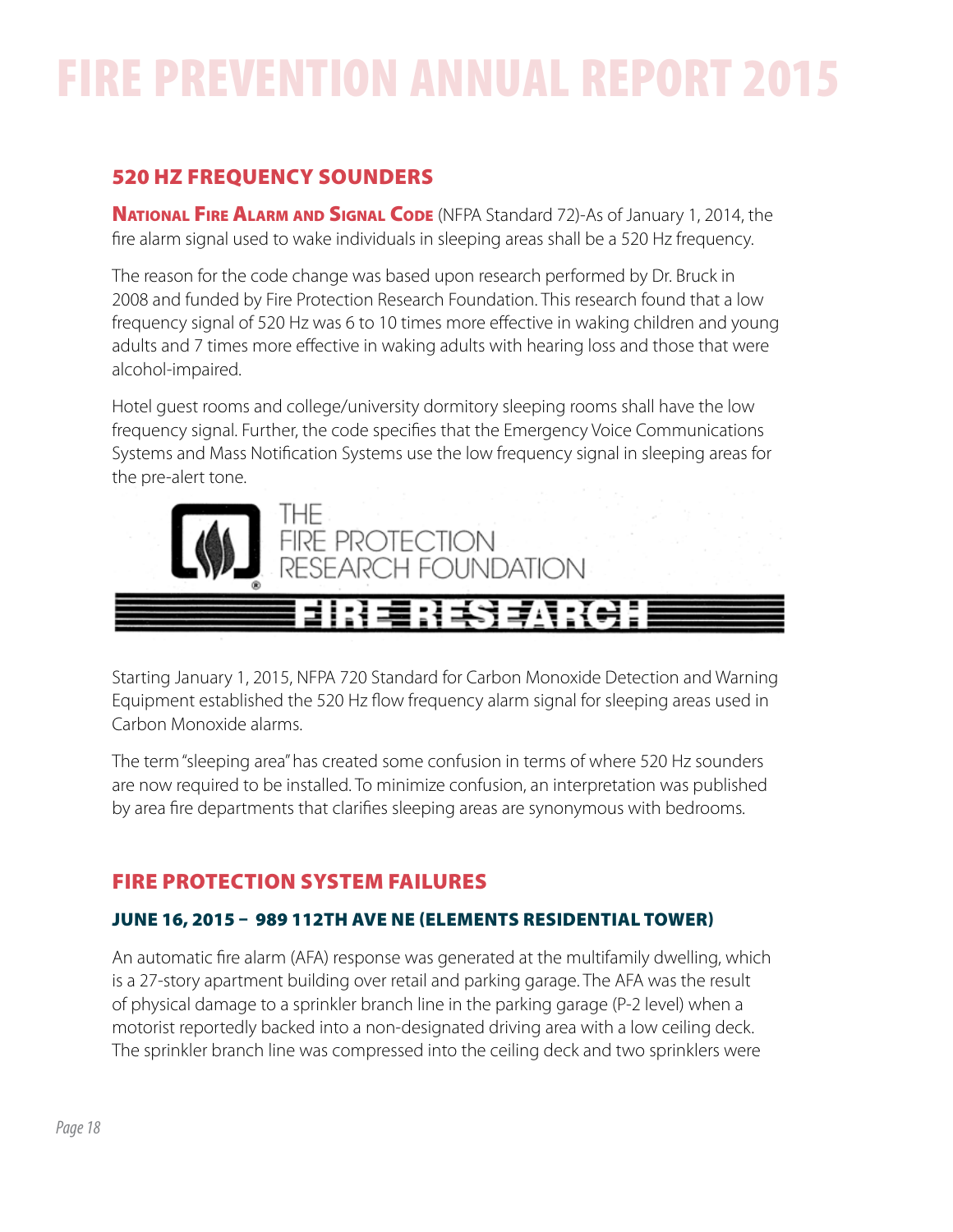

sheared off as a result (See photo). The dry sprinkler system activated, which also caused the primary fire pump to engage. Simultaneously,

a one-inch CPVC sprinkler pipe on Floor 27 fractured above an occupied living unit (see photo). Hundreds of gallons of water flowed from the open pipe into the living unit, hallway and subsequent floors below before it could be turned off by emergency response personnel. A total of 18 living units were evacuated and deemed non-livable due to water damage, which led to 3 months of repairs and overall damage costs that totaled \$1.5 million.

### JULY 29, 2015 – 11000 NE 10TH ST (AVALON BELLEVUE - APARTMENT)



A fracture to the ¾" branch line on the CPVC sprinkler pipe occurred at the multifamily dwelling when maintenance personnel were working in the attic and reportedly stepped on the piping that was tented with insulation (see photo). Water flowed from the sprinkler piping until responding units could locate and turn off the control valve. Twelve living units were evacuated and deemed non-livable until building repairs were made due to water damage.

### AUGUST 5, 2015 – 1020 108TH AVE NE (TEN20 RESIDENTIAL TOWER)



The primary and secondary fire pumps and controllers resulted in failure when the fire pump room filled with water and damaged the electric motors and components (see photo). The water reservoir automatic fill sensor reportedly detected low water in the tank, which subsequently overfilled the reservoir and pump room. Standing water

was approximately 4' deep, which submerged the pumps, controllers and compressor before it was detected by maintenance personnel.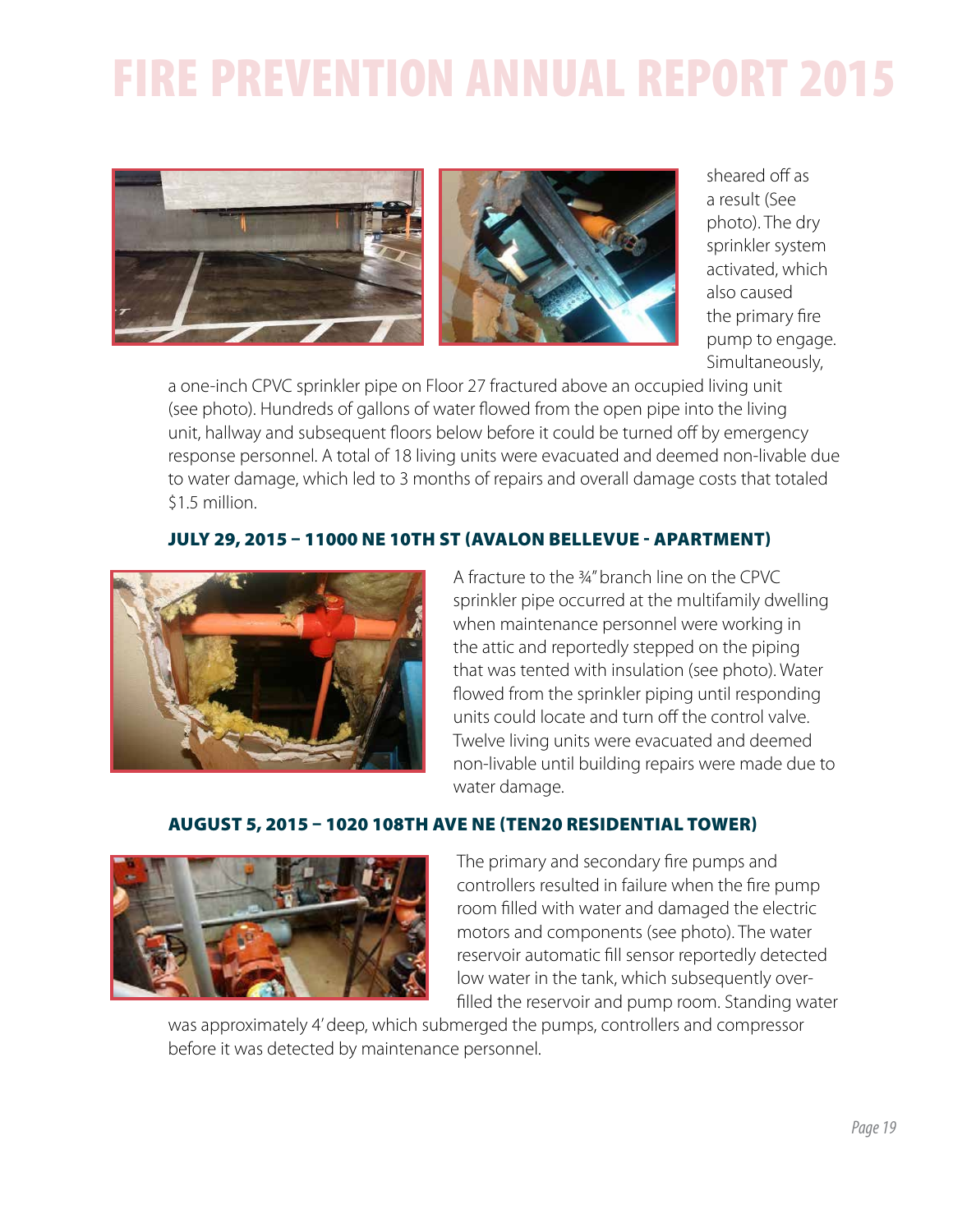# SOUND TRANSIT UPDATE

**ALTHOUGH IT DIDN'T** appear that much had happened with Sound Transit in 2015, a lot of work was being done behind the scenes. Station designs were being cemented, along with other facets of the alignment. The fine details of where things go and how high a sign gets mounted have been worked on throughout the year. The most visible elements include:

- Expansion of the East Parking Garage on the City Hall campus. This will offset the loss of parking in the West Parking Garage to accommodate tunnel construction and a station on the City Hall campus.
- Relocation of a 16" and 20" Olympic Pipeline in the Bel-Red area to accommodate installation of the trainway. These pipes serve a number of airports (including SeaTac) and are critical to their operations.
- Construction of a sewer lift station in the Surrey Downs neighborhood to accommodate installation of the trainway.



In April, Bellevue Council and Sound Transit approved a final Memorandum of Understanding. Finalizing years of work to plan a transit system that will work for both the city's vision as well as Sound Transit's operation. Part of this memorandum includes the possibility of a satellite operations and maintenance facility located in the Bel-Red area. This would be an area to store and maintain light rail cars and trains.

For update information on when and where construction will start, please visit: http:// www.soundtransit.org/eastlink

# WASHINGTON SURVEYING AND RATING BUREAU



Washington Surveying and Rating Bureau (WSRB) evaluates every fire department in the State of Washington and assigns a numerical score ranging from 1 (best) to 10 (worst).

According to WSRB, "The Protection Class evaluation process recognizes the efforts of communities to provide fire-protection services for citizens and property owners. This is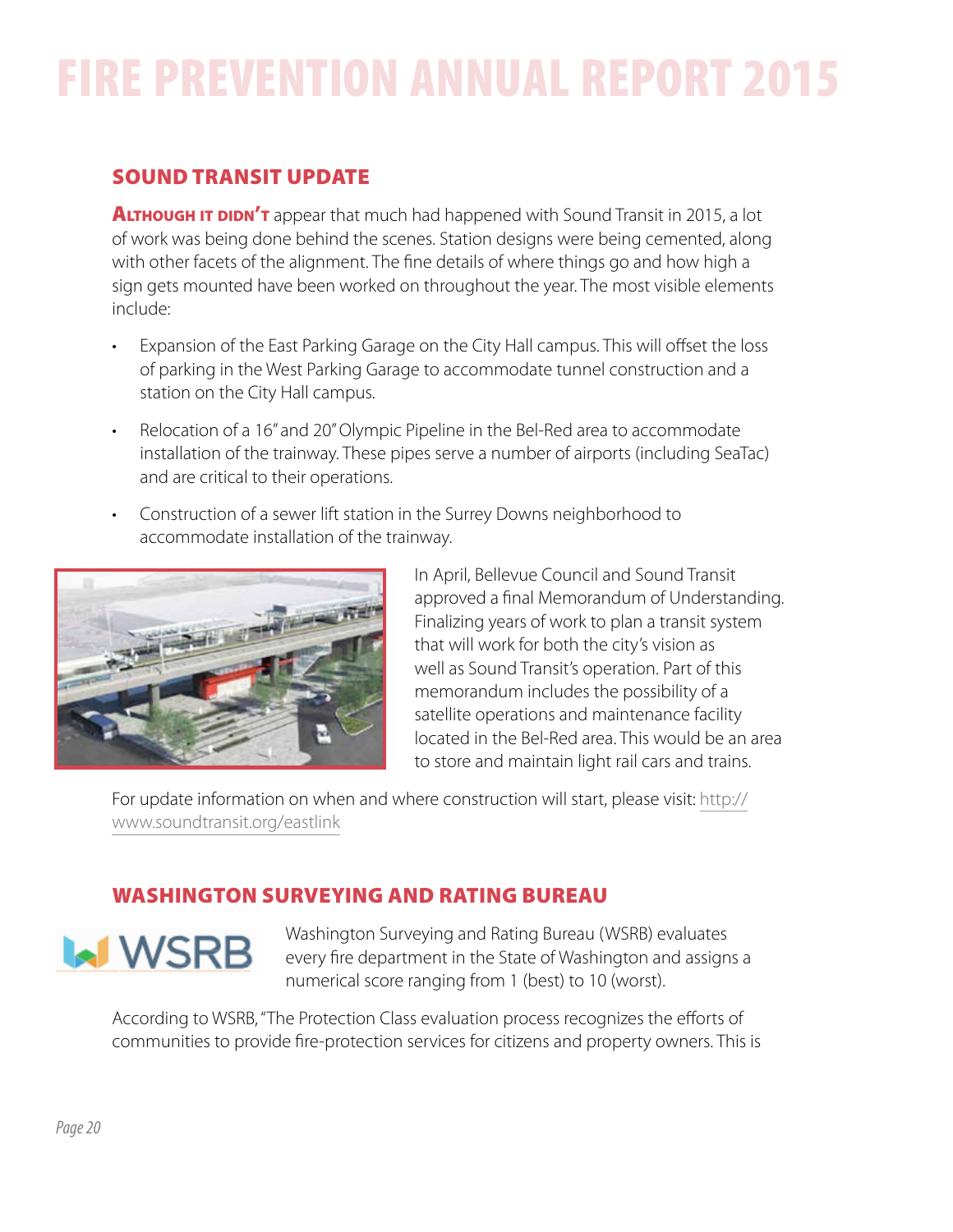why insurance companies use Protection Classes to help establish fair premiums for fire insurance - generally offering lower premiums in communities with better protection.

By offering economic benefits for communities that invest in their firefighting services, the evaluation provides a real incentive for improving and maintaining fire protection. By classifying communities' ability to suppress fires, WSRB also helps the communities evaluate their fire-protection services."

October 5 – 7, WSRB was onsite collecting information, reviewing documentation and conducting interviews to determine our Community Protection Classification. They inspected every fire station, interviewed water purveyors (Bellevue Utilities, Coal Creek Utility and Beaux Arts Village Utility), mechanics that repair our apparatus, NORCOM (our dispatch center), and every division in the Fire Department.

WSRB has determined that Bellevue will retain our Class 2 rating. Additionally, the cities of Clyde Hill, Hunts Point, Newcastle and Yarrow Point will move from a Class 3 to a Class 2 and Beaux Arts Village will retain its Class 3 rating. Of the 411 fire departments in the state, only Federal Way, Olympia and Seattle are also currently rated Class 2. No fire departments in the state hold a Class 1 rating.

A top rating generally means lower fire insurance premiums for residents and businesses. Credit for the high ratings also goes to the Utilities, Development Services and Civic Services departments, along with the Coal Creek Water District and NORCOM, our dispatching agency.

### WHAT GOES INTO THE RATING?

**Relative Value** Feature **Water Supply** 35% **Fire Department** 40% **Emergency Communications Dispatch** 9% **16% FPD Fire Safety Control** 100%

There are four key areas: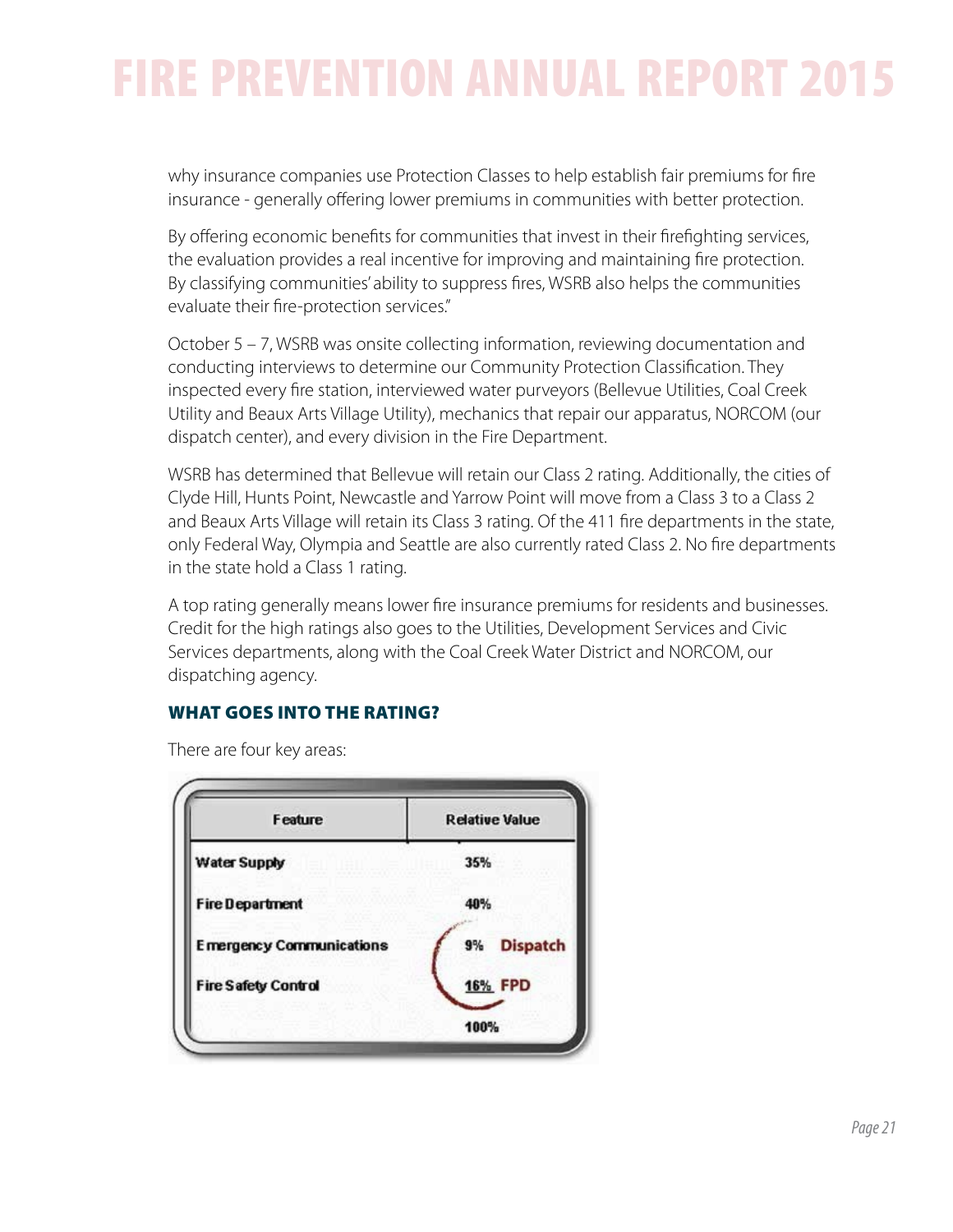# BUILDINGS UNDER CONSTRUCTION



#### 1 AMCUT

- 10133 Main Street
- 2 Stories
- 1,586 SF Office



#### 2 GATEWAY

- 10360 Main Street
- 24,475 SF Commercial
- 350 Units
- 625 Parking Stalls



### MARRIOTT AC HOTEL

10628 NE 2nd Street

- 7 Stories
- 234 Rooms
- 2 Levels of Underground Parking



#### BELLEVUE AT MAIN / SRM

- 15 Bellevue Way SE
- 33,000 SF Retail / Commercial
- 262 Residential Units
- 475 Parking Stalls



103RD AVENUE APARTMENTS / HSL **PROPERTIES** 

- 1035 103rd Avenue NE
- 175 Residential Units
- 6 Stories
- 2 levels of underground parking for 180 cars



#### BELLEVUE PARK II APARTMENTS

10203 NE 1st Street

- 10,400 SF Retail / Commercial
- 160 Apartment Units
- 4 levels of below-grade parking with 213 stalls.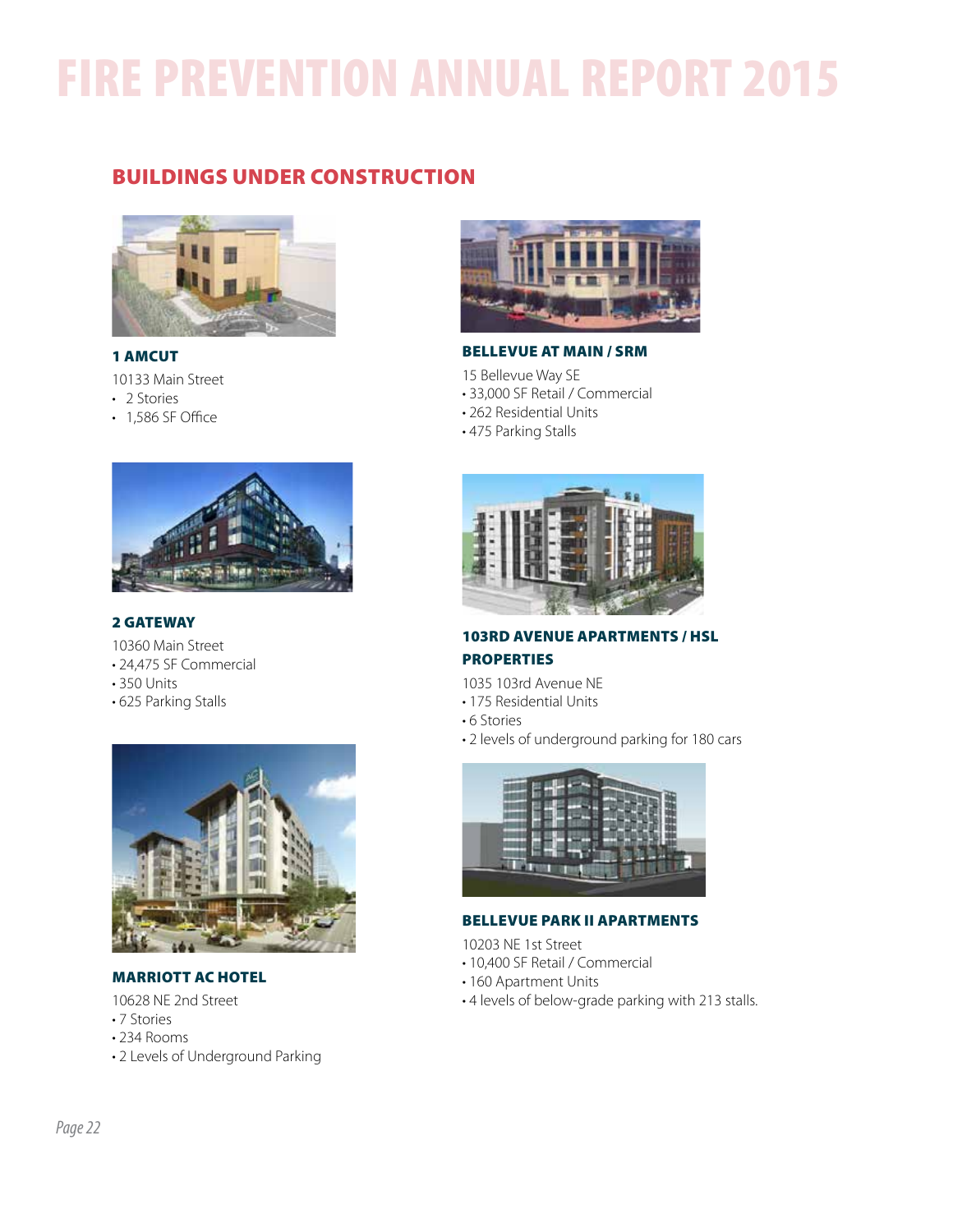

#### LINCOLN SQUARE EXPANSION

- 410 Bellevue Way NE
- 120 Room Hotel
- 200 Condos
- 545,000 SF Office
- 392,000 SF Retail



#### SOMA PHASE II

10608 NE 2nd Street

- 15,000 SF Commercial
- 20 Stories
- 124 Units



#### 415 OFFICE BUILDING

- 415 106th Avenue NE
- 16 Stories
- 355,362 Gross SF
- 2,800 SF Retail
- 6,200 SF Bank of America
- 8 Levels of Underground Parking



#### GRE PHASE II

- 15588 NE 22nd Place
- 101Residential Units
- Parking provided w/Phase I
- 36,542 SF Affordable Housing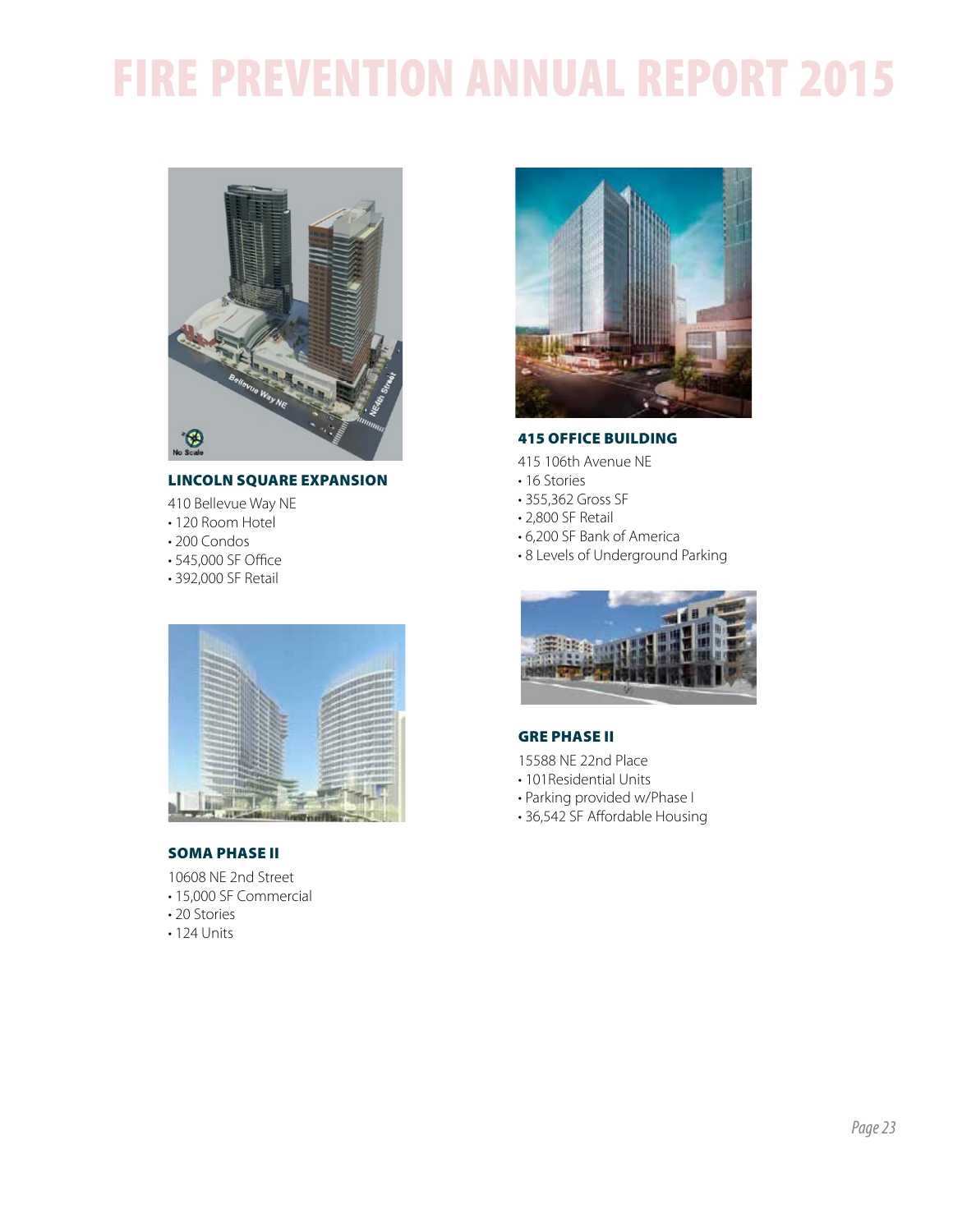### PROJECTS IN REVIEW



#### FOUR 106

320 106th Avenue NE

- 120 Hotel Rooms
- 270 Residential Units
- 329 Parking Stalls



#### WASHINGTON SQUARE HILTON GARDEN INN

965 108th Avenue NE

- 89.726 SF Hotel
- 254 Hotel Rooms



#### EVERGREEN PLAZA BELLEVUE

- 10845 NE 2nd Street
- 195,340 SF Office
- 5,700 SF Retail
- 154 Residential Units



### METRO 112, PHASE II

- 11109 NE 3rd Street
- 6 Stories
- 57 Residential Units
- 1 level below grade parking



#### VUECREST APARTMENTS

1000 100th Avenue NE

- 5 Stories
- 137 Residential Units
- 2 Levels of Underground Parking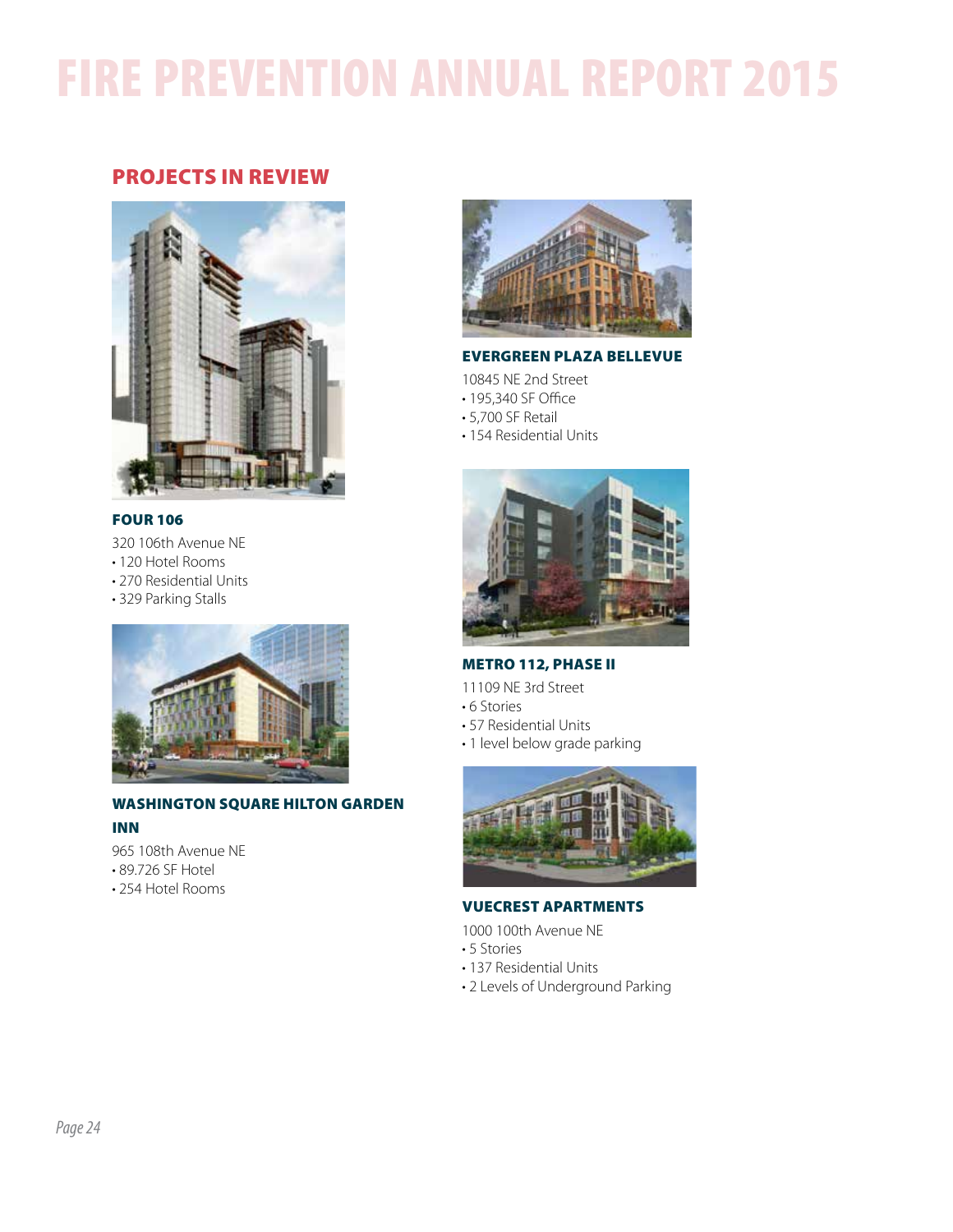

846 108TH AVENUE NE 846 108th Avenue NE

• 18 Stories

• 160 Residential Units

• 211 Parking Stalls



EAST LINK BELLEVUE TRANSIT

450 110th Avenue NE • Transit Station



#### SPRING DISTRICT RESIDENTIAL PHASE I

1227 124th Avenue NE

- 312 Residential Units
- 13,000 SF Retail/Commercial
- 5 Residentail Towers
- 337 Parking Stalls



#### AEGIS AT OVERLAKE

1835 116th Avenue NE

- 72 Senior Apartments
- Assisted Living
- 2 Story Building



#### EASTLINK 130TH STATION

Located between 130th and 132nd avenues NE at NE 16th Street, this station includes a 300-stall park-and-ride lot and

supports future growth in the corridor.



### HYDE SQUARE APARTMENTS

15400 NE 20th Street

- 600 Residential Units
- 4 Residentail Buildings
- 730 Parking Stalls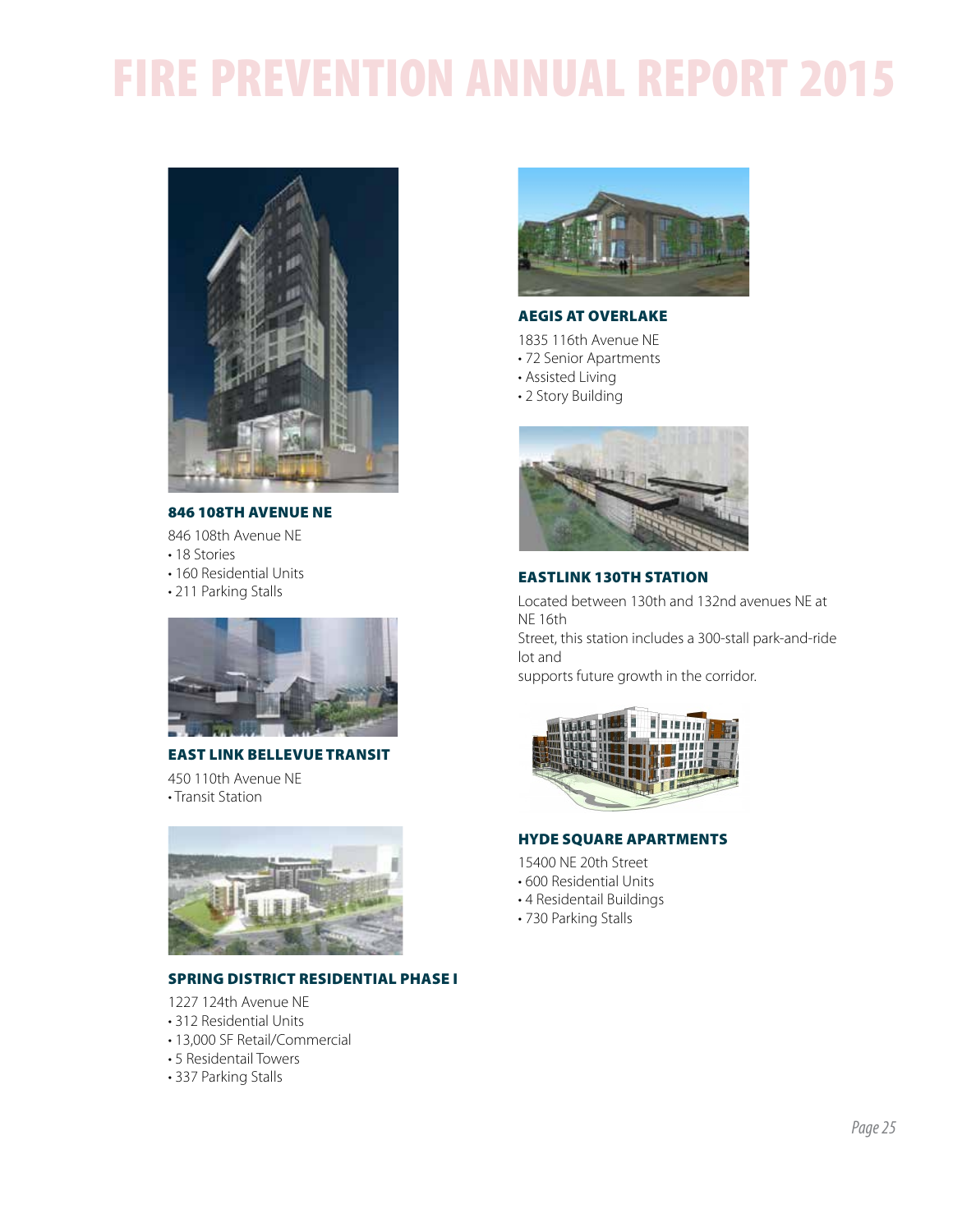

#### GIS TOWNHOMES

13601 NE Bellevue Redmond Road

- 12 Townhomes
- Greenbelt
- 24 Parking Stalls



#### RJ DEVELOPMENT SENIOR HOUSING

2120 116th Avenie NE

- 2 Buildings
- 161 Units
- Under Building Parking



#### BLOCK 12 OFFICE/BREW PUB

1285 122nd Avenue NE Lot #12

- 3 Story Office Building
- Ground Floor Restaurant
- Production Brewery Space